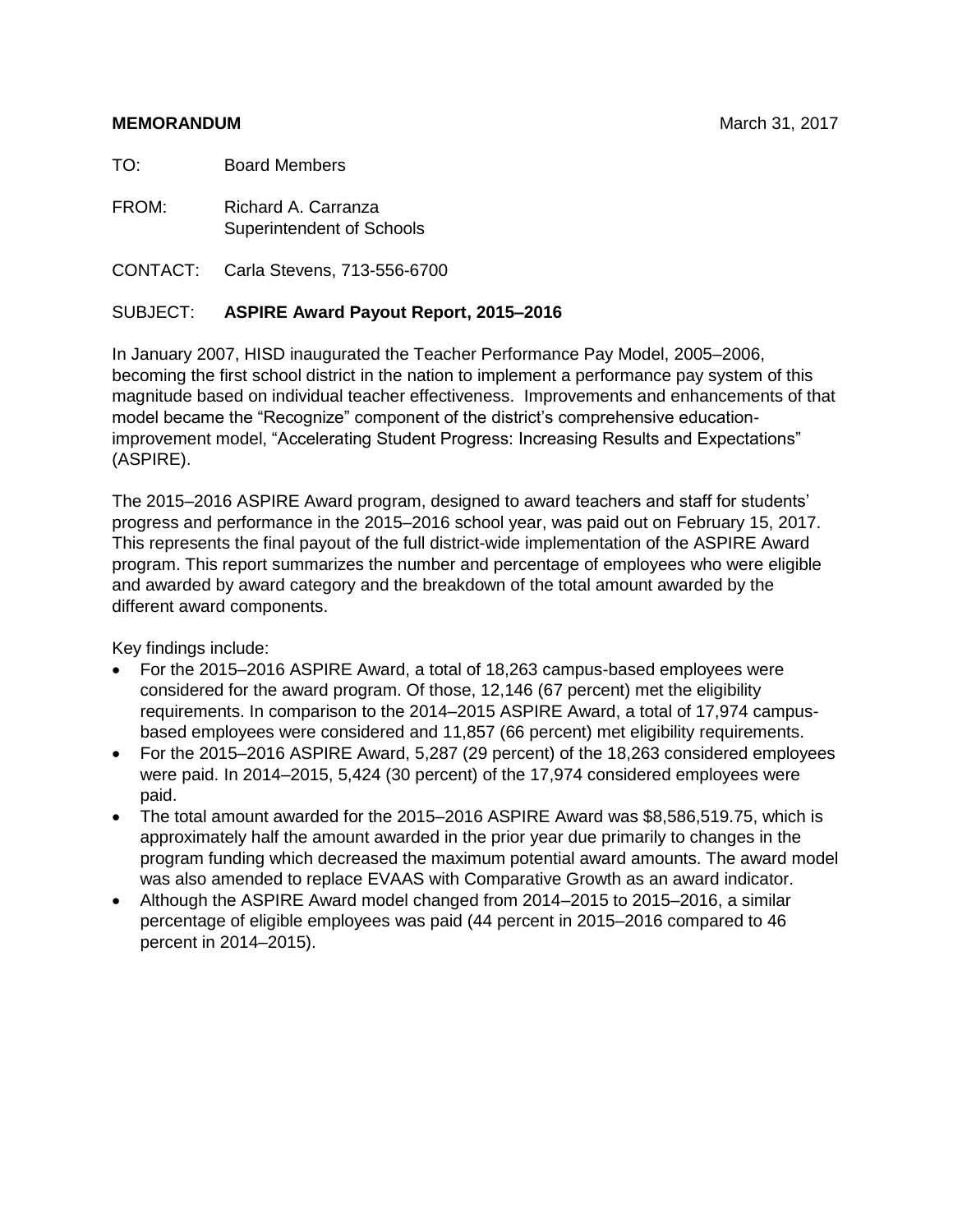Should you have any further questions, please contact Carla Stevens in Research and Accountability at 713-556-6700.

He aunus

Attachment

cc: Superintendent's Direct Reports School Support Officers Chief School Officers **Principals** Principals Audrey Gomez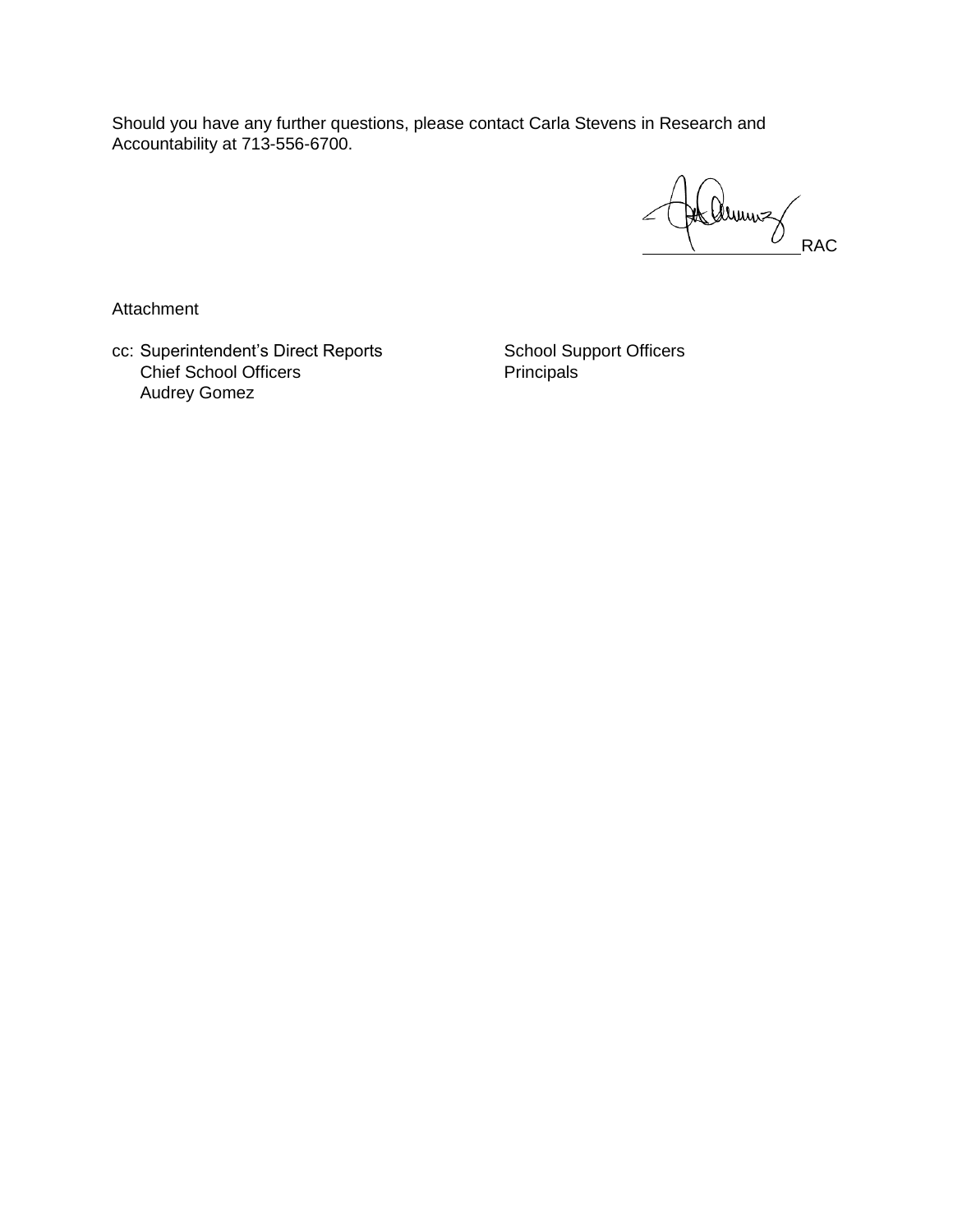### **Houston Independent School District**

# **RESEARCH** Educational Program Report

**ASPIRE Award payout report 2015-2016**

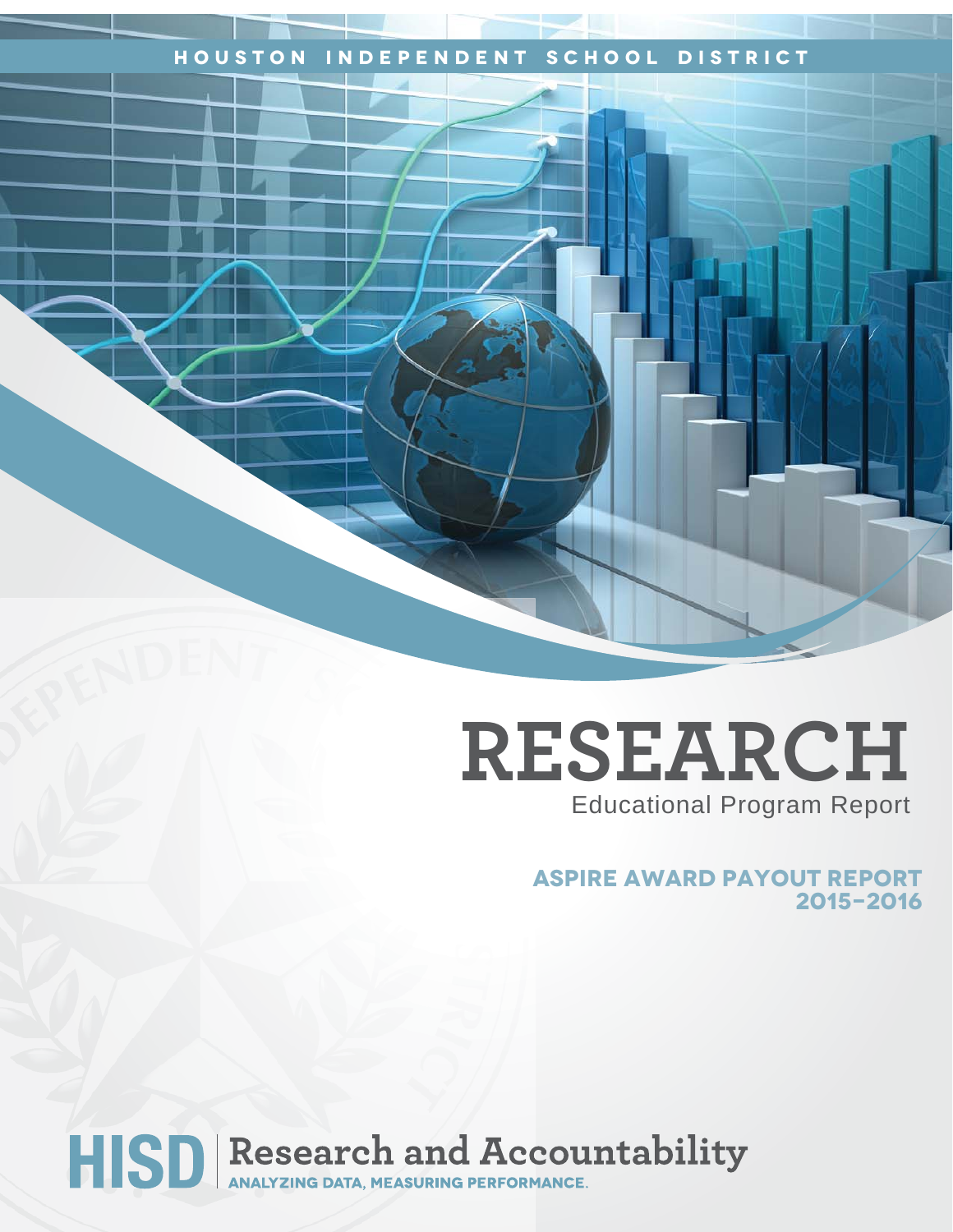

### **2017 Board of Education**

**Wanda Adams President** 

**Diana Dávila**  First Vice President

**Jolanda Jones**  Second Vice President

**Rhonda Skillern-Jones Secretary** 

**Anne Sung** Assistant Secretary

**Anna Eastman Manuel Rodriguez, Jr. Michael L. Lunceford Holly Maria Flynn Vilaseca**

**Richard A. Carranza** Superintendent of Schools

**Carla Stevens** Assistant Superintendent Department of Research and Accountability

**Elaine Hui** Sr. Research Specialist

**Victoria Mosier** Research Specialist

**Zack Bigner** Research Manager

**Houston Independent School District** Hattie Mae White Educational Support Center 4400 West 18th StreetHouston, Texas 77092-8501

#### **www.HoustonISD.org**

It is the policy of the Houston Independent School District not to discriminate on the basis of age, color, handicap or disability, ancestry, national origin, marital status, race, religion, sex, veteran status, political affiliation, sexual orientation, gender identity and/or gender expression in its educational or employment programs and activities.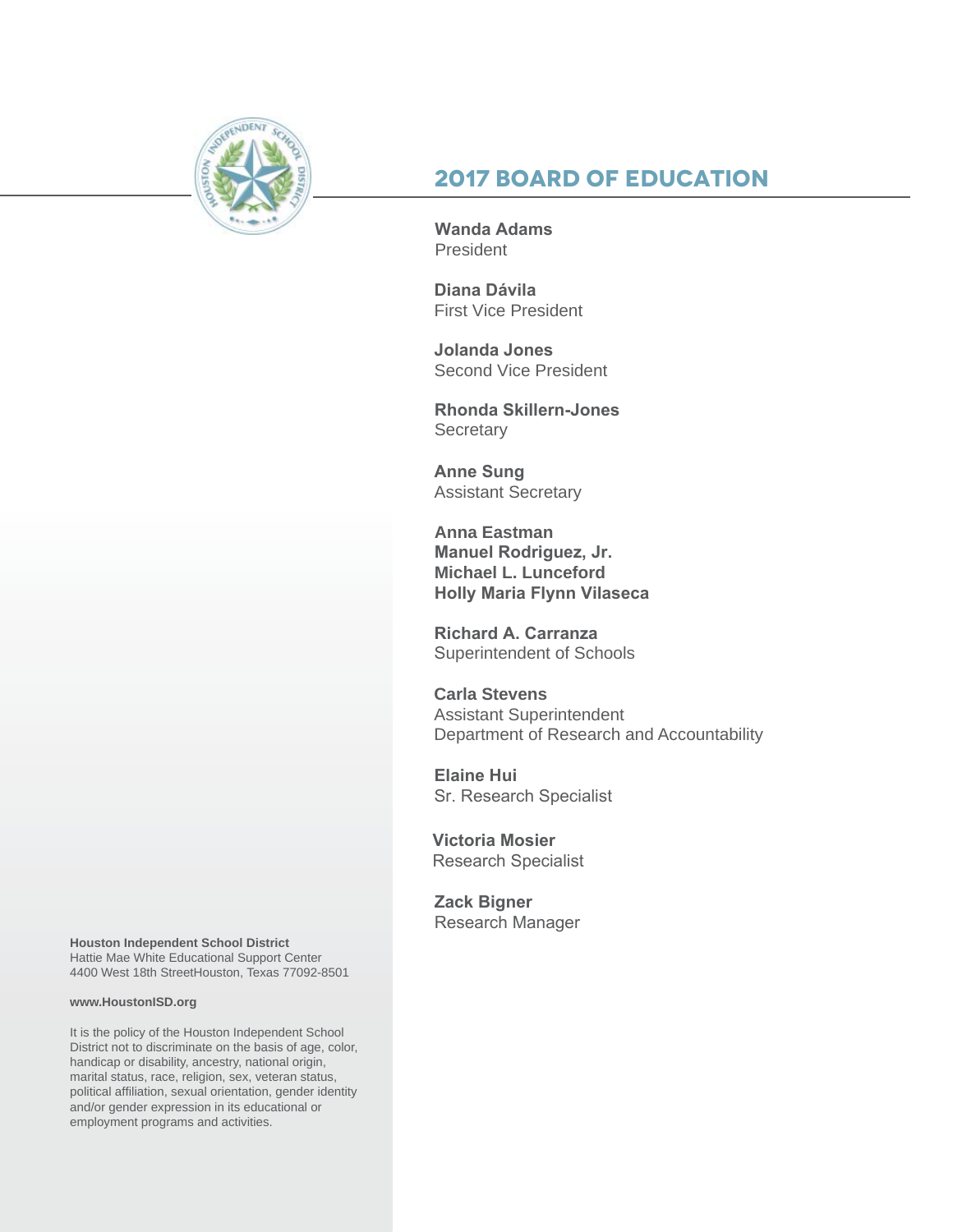## **ASPIRE Award Payout Report, 2015–2016**

### **Executive Summary**

#### **Program Description**

In January 2007, HISD inaugurated the Teacher Performance Pay Model, 2005–2006, becoming the first school district in the nation to implement a performance pay system of this magnitude based on individual teacher effectiveness. Improvements and enhancements were made to that model to form the district's comprehensive education-improvement model, "Accelerating Student Progress: Increasing Results and Expectations" (ASPIRE). This report focuses on the 2015–2016 ASPIRE Award, which was paid out on February 15, 2017.

#### **Highlights**

- For the 2015–2016 ASPIRE Award, a total of 18,263 campus-based employees were considered for the award program. Of those, 12,146 (67 percent) met the eligibility requirements. In comparison to the 2014–2015 ASPIRE Award, a total of 17,974 campus-based employees were considered and 11,857 (66 percent) met eligibility requirements.
- For the 2015–2016 ASPIRE Award, 5,287 (29 percent) of the 18,263 considered employees were paid. In 2014–2015, 5,424 (30 percent) of the 17,974 considered employees were paid.
- The total amount awarded for the 2015–2016 ASPIRE Award was \$8,586,519.75, which is approximately half the amount awarded in the prior year due primarily to changes in the program funding which decreased the maximum potential award amounts. The award model was also amended to replace EVAAS with Comparative Growth as an award indicator.
- Although the ASPIRE Award model changed from 2014–2015 to 2015–2016, a similar percentage of eligible employees was paid (44 percent in 2015–2016 compared to 46 percent in 2014–2015).

#### **Administrative Response**

With the award payments on February 15, 2017, the ASPIRE award program ended. This report provides insight on the distribution of the 2015–2016 ASPIRE awards and a general overview of ASPIRE award consideration, eligibility, and disbursement over the last five years of program implementation.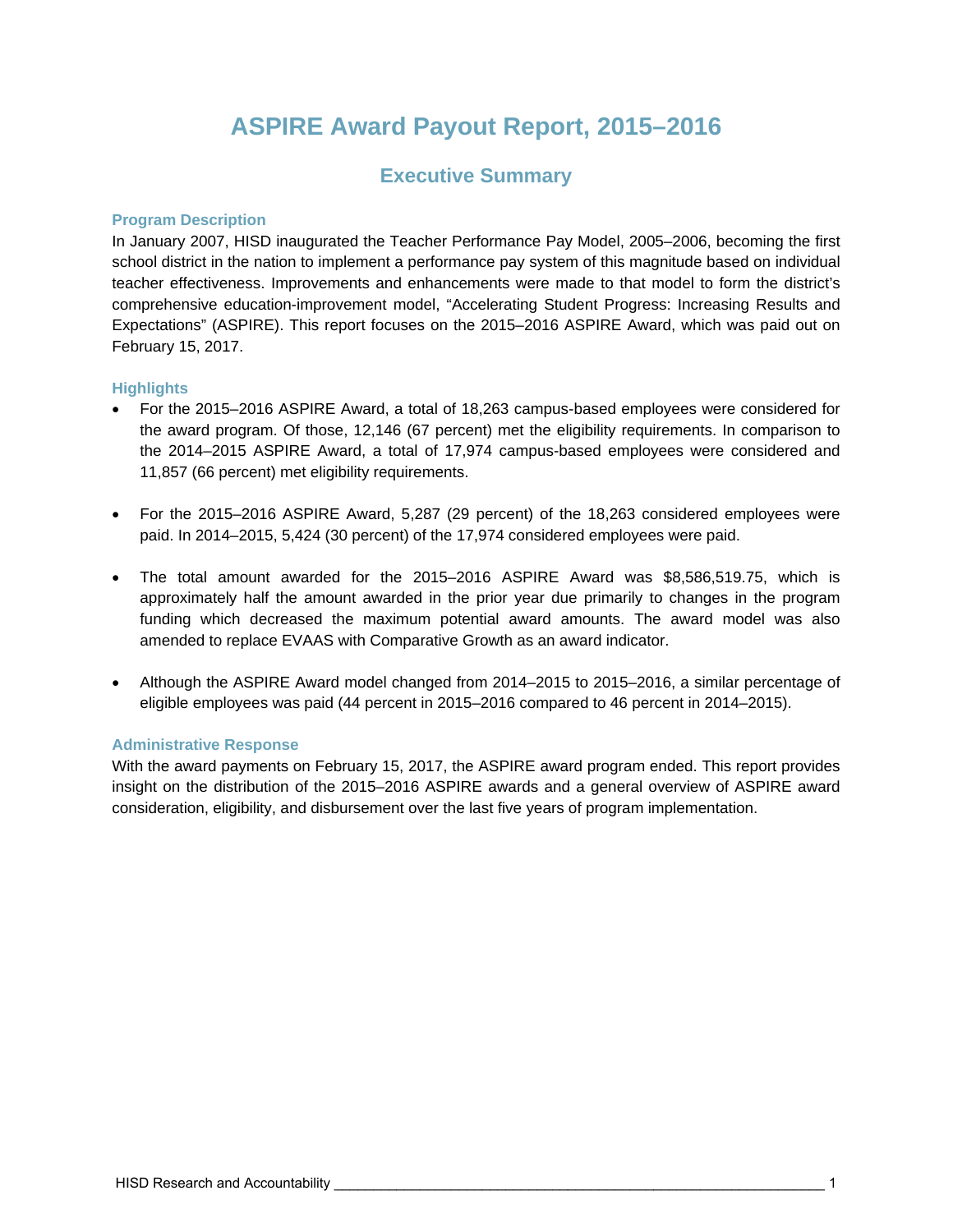### **Introduction**

In January 2007, the Houston Independent School District (HISD) inaugurated the Teacher Performancepay Model, 2005–2006, becoming the first school district in the nation to implement a performance-pay system of this magnitude based on individual teacher effectiveness. The experience gained in the first year and consultations with national experts and teachers provided the impetus for recommending the improvement and enhancement of the model, which became the "Recognize" component of the district's comprehensive education-improvement model, "Accelerating Student Progress: Increasing Results and Expectations" (ASPIRE). The most recent ASPIRE Award, for the 2015–2016 school year, was paid out on February 15, 2017.

The 2015–2016 ASPIRE Award model includes three award components: (1) "Individual Performance" or "Group Performance: Teachers," (2) "Group Performance Campus-Wide: Campus Comparative Growth", and (3) "Group Performance Campus-Wide: Campus Growth or Achievement." Employees are awarded according to different components, and maximum award amounts are based on one of nine groups. The 23 campuses whose ASPIRE awards are funded in part by the federal Teacher Incentive Fund Cohort 4 (TIF4) grant have grant-required minimum amounts in certain award categories. There is a difference in award amounts for TIF4 schools as compared to other campuses. The 2015–2016 ASPIRE Award model diagram can be found in **Appendix A** (pp. 12–14).

Every campus staff member meeting ASPIRE Award eligibility requirements had the opportunity to participate in the "Group Performance Campus-Wide: Campus Comparative Growth" component of the award. All campus staff members except for Operational Support Staff were also eligible for the "Group Performance Campus-Wide: Campus Growth or Achievement component." Teachers of English language arts (ELA), writing, mathematics, science, and social studies (the five core foundation subjects) were additionally eligible for either the "Individual Performance" award or for the "Group Performance: Teachers" award.

### **Methods**

The ASPIRE award calculation process began in the spring of 2016 with the Linkage and Verification period. During this period, core foundation teachers submitted linkage for the students they taught in the core foundation subject areas. Other employees also had the opportunity to verify that their ASPIRE award categorization and preliminary eligibility status were correct. Teacher-student linkage data and assessment data were then used to calculate Comparative Growth.

In the fall, a three-week long inquiry period was held to allow campus staff to ask questions about their preliminary ASPIRE eligibility status and ASPIRE award categorization. After all inquiries were resolved, preliminary ASPIRE awards were calculated and posted in January. Another two-week long inquiry period was held to allow campus staff to ask questions about their Comparative Growth analyses and award calculations. After all inquiries were resolved, final ASPIRE awards were posted and paid out in February, 2017.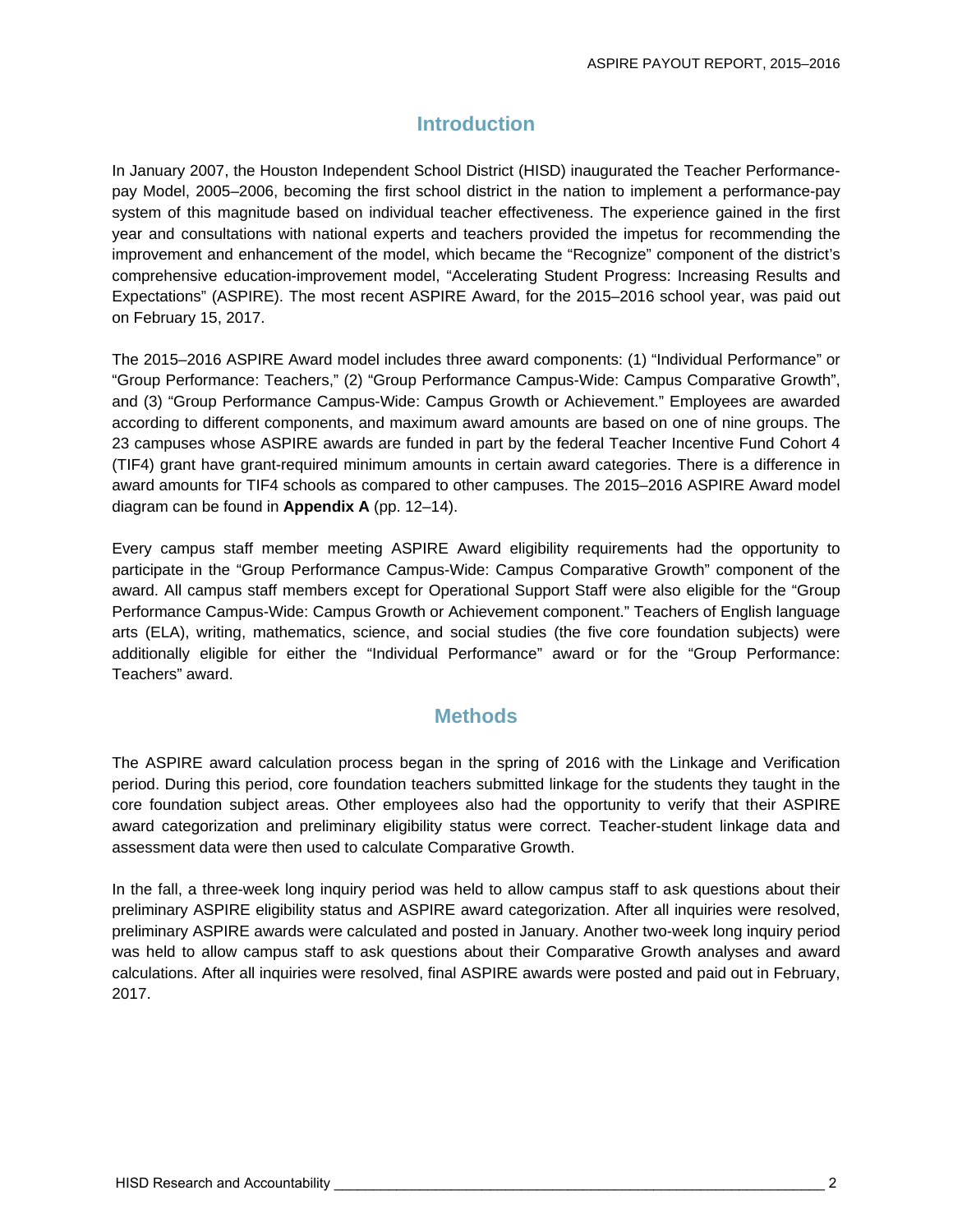### **Results**

#### **Considered, Eligible, and Paid**

For the 2015–2016 ASPIRE Award year, a total of 18,263 campus-based employees were considered for the award program (**Figure 1**). These are employees who had a job position assigned to a campus and were not Apollo Fellows.



#### **Figure 1. Number Considered by ASPIRE Category**

For the 2015–2016 award year, the district continued the implementation of several eligibility requirements. For example, employees were considered not eligible if:

- They left an eligible position prior to the last day of the school year;
- They were absent more than 10 instructional school days during the 2015–2016 school year;
- They were on a Prescriptive Plan of Assistance (PPA) at any time during the 2015–2016 school year and their performance goals were not met by the beginning of the next school year;
- They had a summative appraisal rating of 1 (Ineffective) or 2 (Needs Improvement); or
- They had an hourly job position.

The full list of eligibility requirements can be found in **Appendix B** (pp. 15–19). The criterion regarding absences eliminated the largest number of considered employees, followed by the criteria for summative appraisal rating and for being employed through the last day of the 2015–2016 school year. Of the 18,263 considered for the award program, 12,146 (67 percent) met the eligibility requirements (**Figure 2**, p. 4). In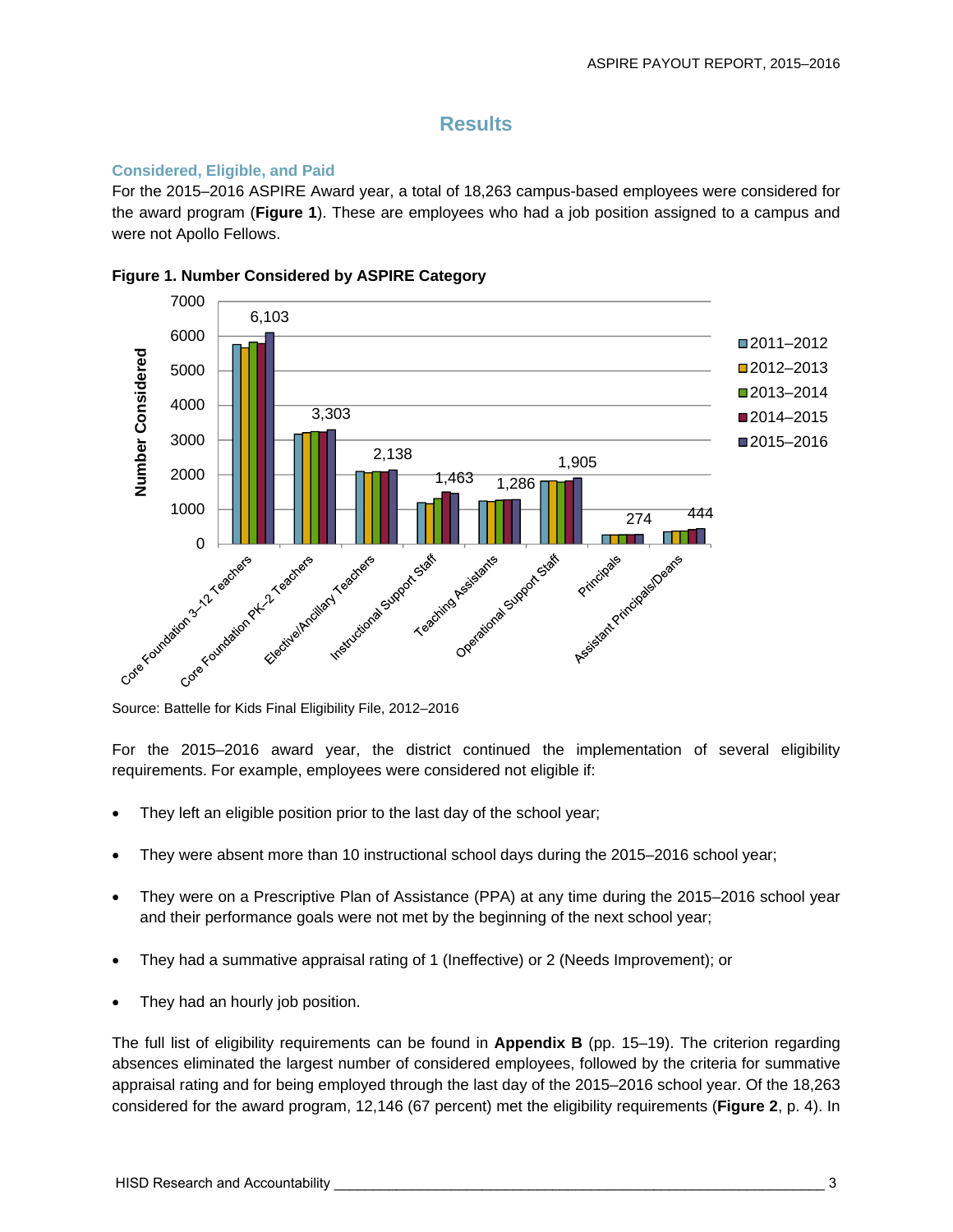comparison to the 2014–2015 ASPIRE Award year, a total of 17,974 campus-based employees were considered and 11,857 (66 percent) met eligibility requirements.



**Figure 2. Percentage Eligible by ASPIRE Category** 

**Figure 3** displays the percentage of employees paid out of eligible employees by each award category across time for the past five years. In the 2015–2016 school year, 5,287 employees received an award, which is 44 percent of the 12,146 eligible employees. The number and percentage of employees paid decreased slightly from 2014–2015 when 5,424 employees (46 percent of the 11,857 eligible employees) received an award. **Tables C1–C5** (pp. 20–22) list the numbers of considered, eligible, and paid employees by award category for the last five years.



**Figure 3. Percentage Paid by ASPIRE Category**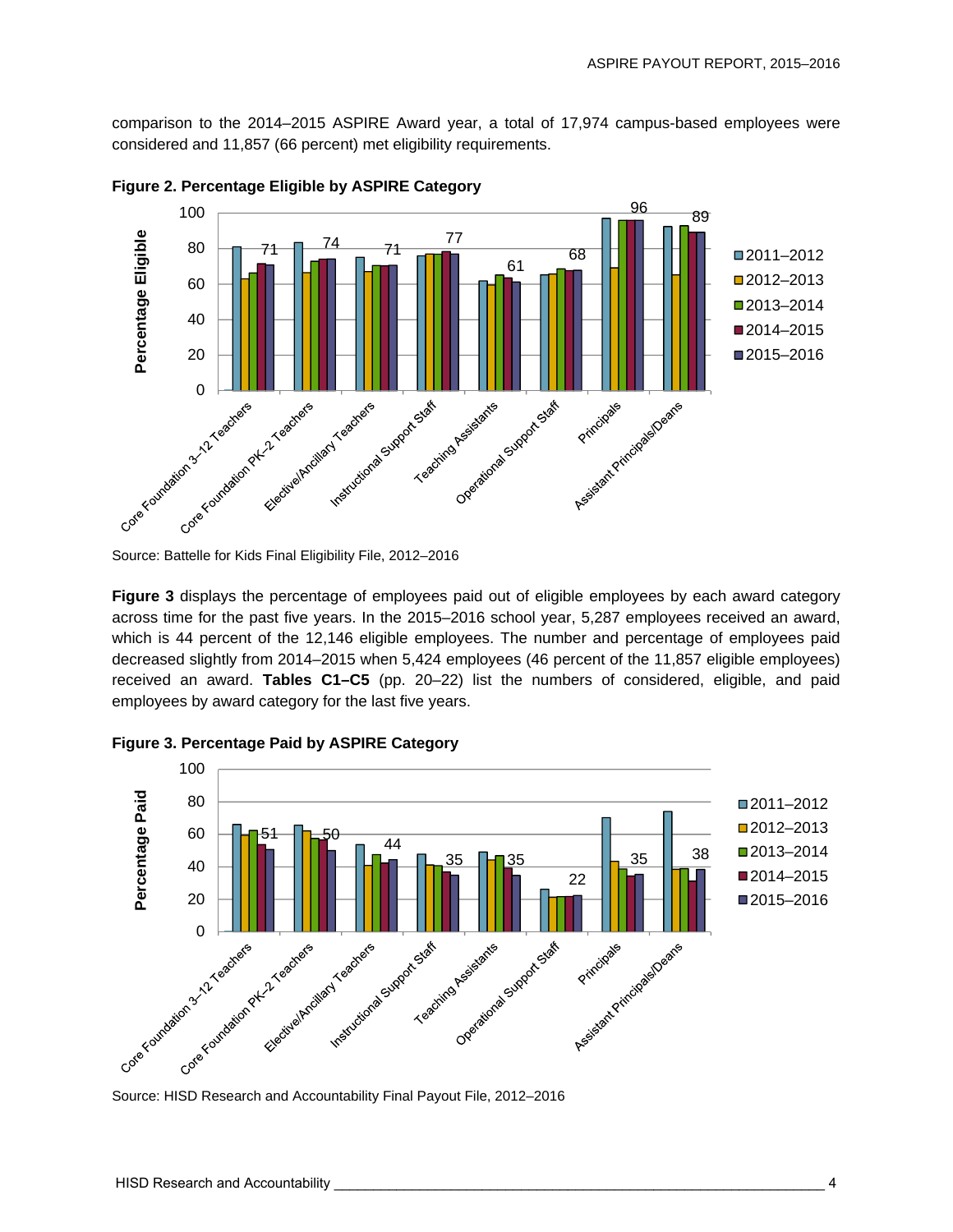#### **Total Amount Paid**

**Figure 4** displays the distribution of payout amounts for all staff by ASPIRE category for 2015–2016.

- In 2015–2016, a total of \$8,586,519.75 was paid in ASPIRE Awards, which is approximately half the amount awarded for the 2014–2016 school year. The decrease in awards is primarily due to changes in program funding, which decreased the maximum award employees could receive.
- Core foundation teachers include "Teachers, 3–11, with Comparative Growth," "Teachers, PK–2," and "Teachers, 3–12, without Comparative Growth." Teachers with Comparative Growth had the highest maximum award amount and make up slightly more than half of the total award amount paid.



#### **Figure 4. Total for All Paid Employees by Category, 2015–2016**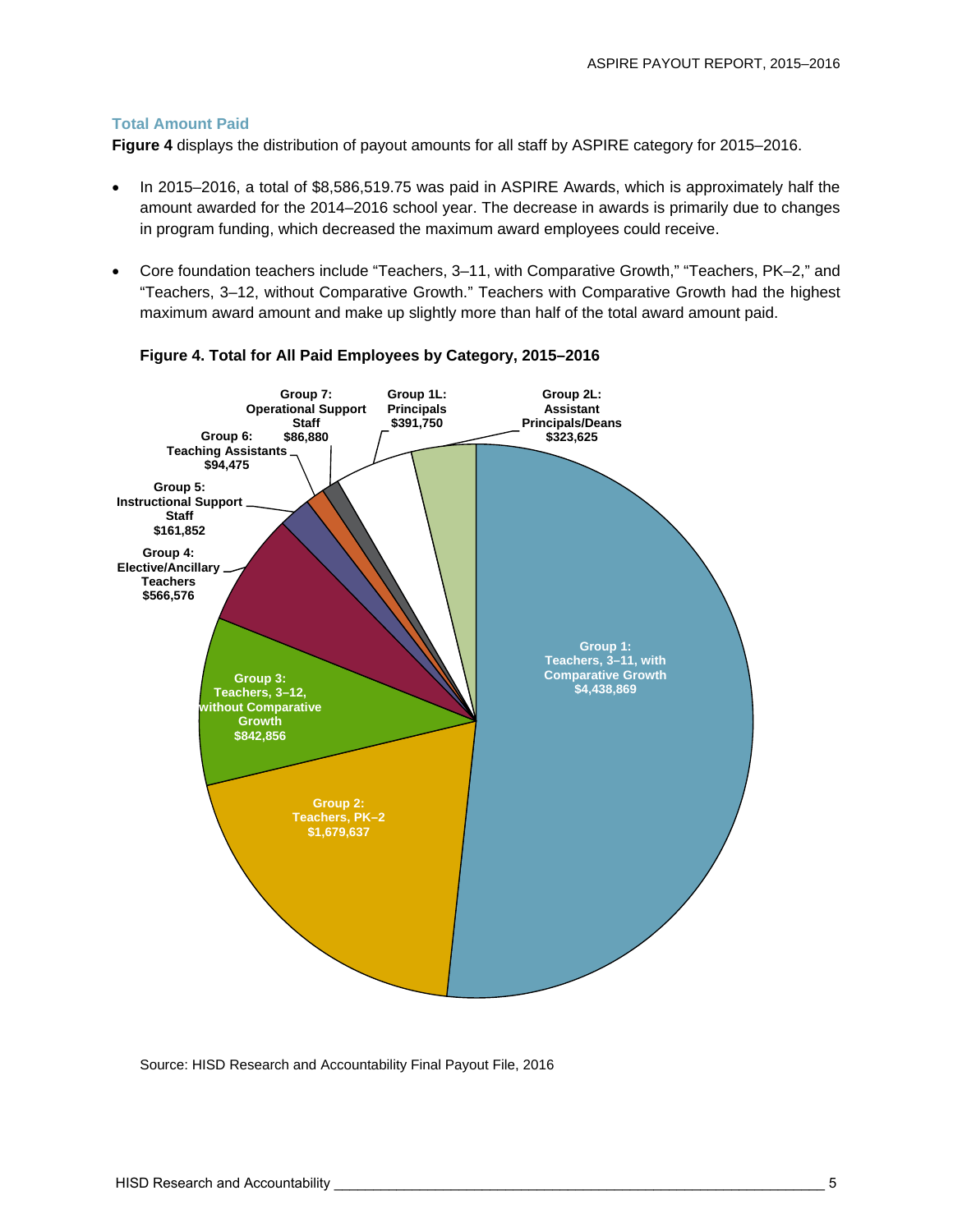**Figure 5** shows the amounts paid for each of the three award model components: Individual or Group Performance: Teachers, Group Performance: Campus Comparative Growth, and Group Performance: Campus Growth or Achievement. **Tables D1–D5** (pp. 23–25) list the award amounts by award category and award component for each of the last five years.



**Figure 5. Total for All Paid Employees by Award Component, 2015–2016** 

Source: HISD Research and Accountability Final Payout File, 2016

#### **Core Foundation Teachers**

**Figure 6** displays the distribution of payout amounts for all 3,416 core foundation teachers for the 2015– 2016 award year. The maximum award amount for Core Foundation Teachers, 3–11, with Comparative Growth was \$6,400 at campuses funded by the TIF 4 federal grant and \$5,725 at other campuses. The maximum award amount for Core Foundation Teachers, PK–2, and Core Foundation Teachers, 3–12, without Comparative Growth at campuses funded by TIF 4 was \$3,900 and \$2,725 at other campuses. Tables C1–C5 (pp. 20–22) detail the minimum, maximum, and mean amounts by award category of the employees who received an award during each of the last five years.



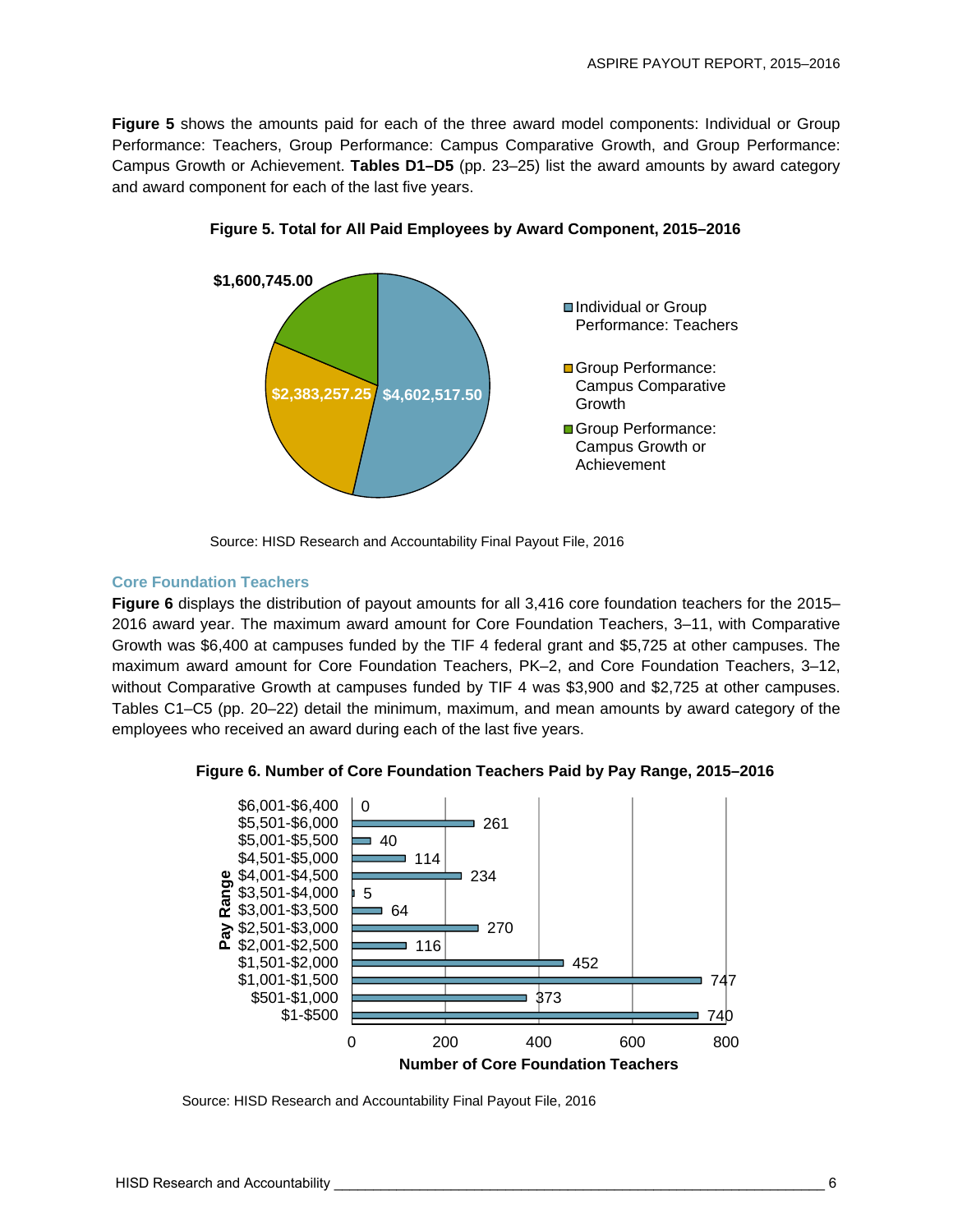#### **Individual or Group Performance: Teachers**

In 2014–2015, the "Individual Performance: Teachers" award component was based on teacher-level composite Education Value-Added Assessment System (EVAAS) scores. However, in 2015–2016, this award component was based on teacher-level STAAR Comparative Growth scores. In 2015–2016, 865 teachers were paid this component while in 2014–2015, a total of 1,353 teachers were paid this component (**Figure 7**).

- When the "Individual Performance: Teachers" award component was based on teacher-level composite EVAAS scores, the scores were not rank-ordered and no set percentage of participants was paid. Any teacher who had a composite EVAAS score of 1.0 or greater across all grades and subjects received an award for this component.
- When the "Individual Performance: Teachers" award component was changed to be based on teacher-level Comparative Growth scores in 2015–2016, subject specific scores were calculated and teachers in the top quintile for each subject were paid.



**Figure 7. Individual Performance, Teachers: Number of Core Foundation Teachers, 3–11, with EVAAS/Comparative Growth Paid** 

In 2014–2015, the "Group Performance: Teachers" award component was based on campus-level second grade Comparative Growth using the Norm-Referenced Test in reading and math for core foundation teachers, PK–2, and on campus-level department EVAAS scores for core foundation teachers, 3–12. In 2015–2016, the "Group Performance: Teachers" award component was based on campus-level third grade Comparative Growth using the STAAR test in reading and math for core foundation teachers, PK–2, and on campus-level department STAAR Comparative Growth for core foundation teachers, 3–12. Only teachers at campuses in the top quintile were awarded. STAAR Comparative Growth scores in writing could only be calculated for elementary and middle schools, and STAAR Comparative Growth scores in social studies could only be calculated for middle and high schools.

- In 2015–2016, 833 teachers from Group 2 (Core Foundation Teacher, PK–2) were paid the "Group Performance: Teachers" award while in 2014–2015, 850 teachers from Group 2 were paid (**Figure 8**, p. 8).
- In 2015–2016, 344 teachers from Group 3 (Core Foundation Teacher, 3–12 without Comparative

Source: HISD Research and Accountability Final Payout File, 2015 and 2016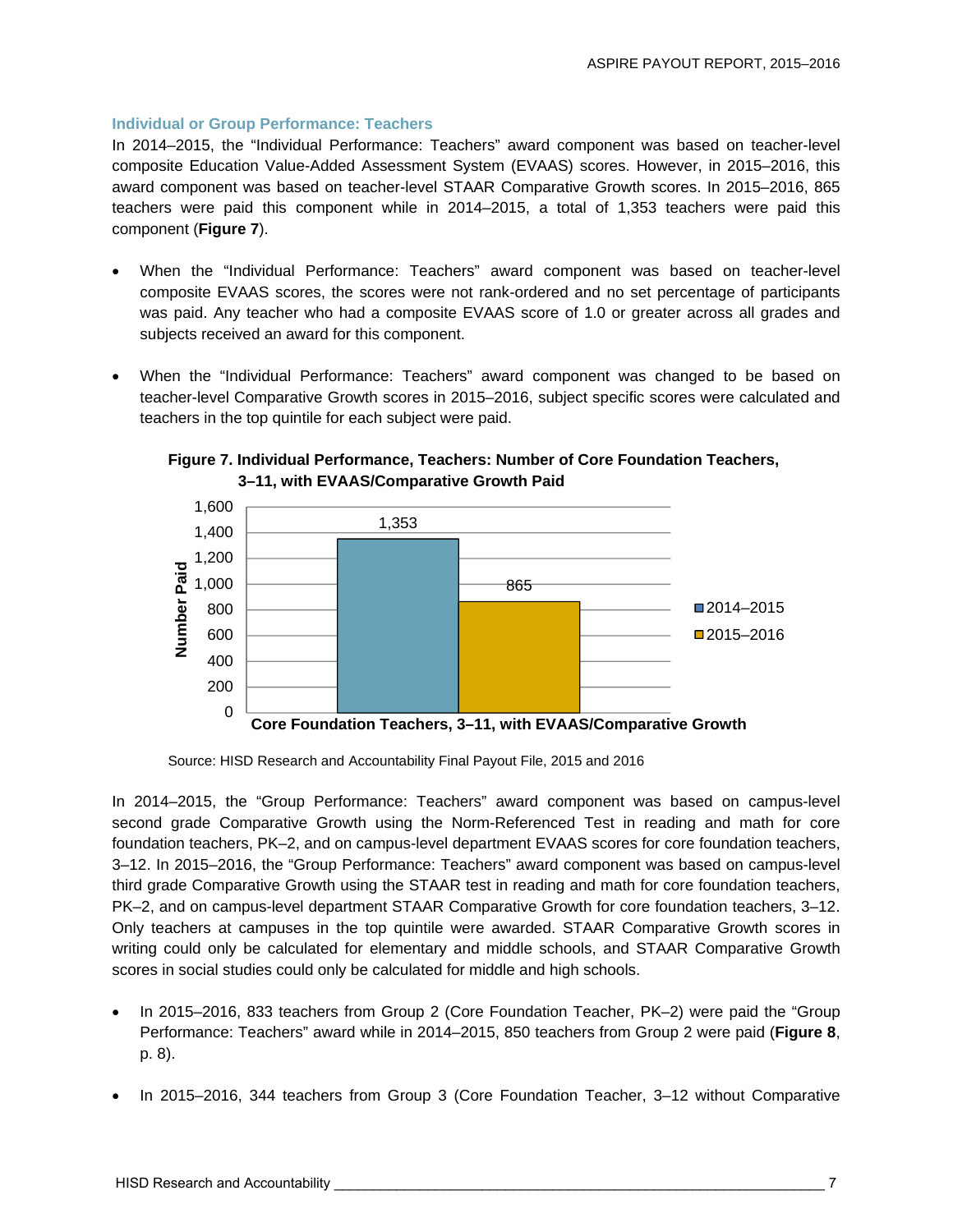Growth) were paid the "Group Performance: Teachers" award while in 2014–2015, 274 teachers from Group 3 were paid (Figure 8).



**Figure 8. Group Performance, Teachers: Number of Core Foundation Teachers, PK– 2, and Core Foundation Teachers, 3–12, without EVAAS/Comparative** 

In 2015–2016, Group 3 teachers at 137 schools were awarded for one or more subjects as compared to 2014–2015 when Group 3 teachers at 114 schools were awarded for one or more subjects (**Figure 9**).



**Figure 9. Group Performance, Teachers: Number of Subjects Awarded per Campus** 

Source: HISD Research and Accountability Final Payout File, 2015 and 2016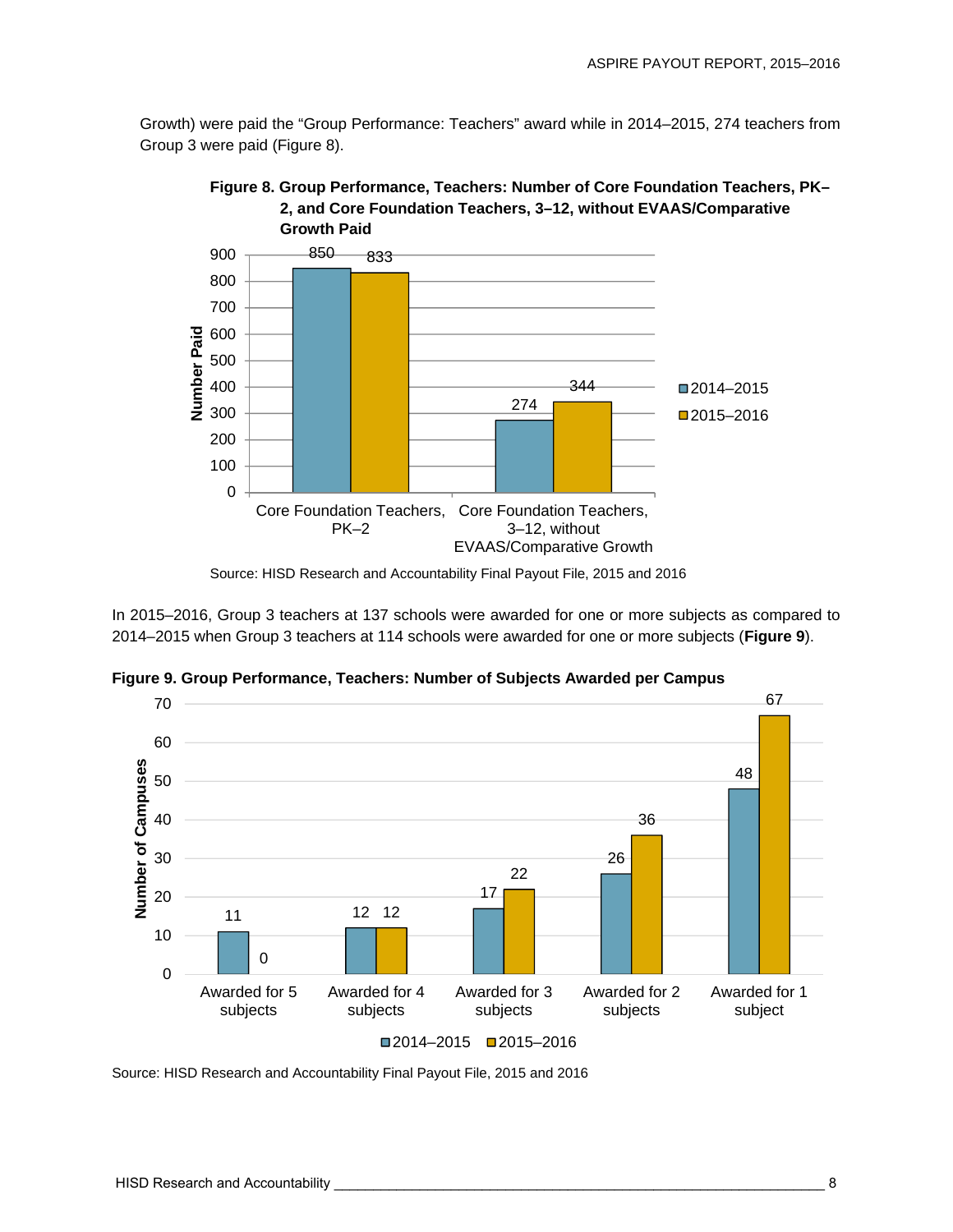#### **Group Performance: Campus-Wide**

In 2014–2015, the "Group Performance: Campus-Wide Campus Growth or Achievement" award component was based on Norm-Referenced Test performance and growth at the elementary and middle schools. Staff members at campuses where 85 percent or more of their students were at or above the  $50<sup>th</sup>$  percentile or were in the top quintile for improvement were paid this component. In 2015–2016, Norm-Referenced tests were not administered so this award component was based on the Index 3 distinction designation from the state accountability system. At the high school level in both years, this award component was based on AP/IB participation and performance. Staff members at campuses that were in the top quintile for performance or for improvement were paid this component (**Figure 10**).



**Figure 10. Group Performance Campus-Wide, Campus Growth or Achievement: Number Paid** 

Source: HISD Research and Accountability Final Payout File, 2015 and 2016

In 2014–2015, the "Group Performance: Campus-Wide Campus Value-Added" award component was based on campus-level composite EVAAS scores. In 2015–2016, this award component was based on campus-level composite Comparative Growth scores. In both years, only campuses in the top quintile were awarded. **Figures 11** and **12** (p. 10) show the number paid and the amount paid for this component.

- In 2015–2016, 18,263 employees were considered, 12,146 were eligible, and 2,954 (16 percent of considered, 24 percent of eligible) were paid this component.
- In 2014–2015, 17,974 employees were considered, 11,857 were eligible, and 2,887 (16 percent of considered, 24 percent of eligible) were paid this component.
- The maximum award amounts were lowered for the 2015–2016 ASPIRE award model, which explains the decreases in awards paid in Figure 12.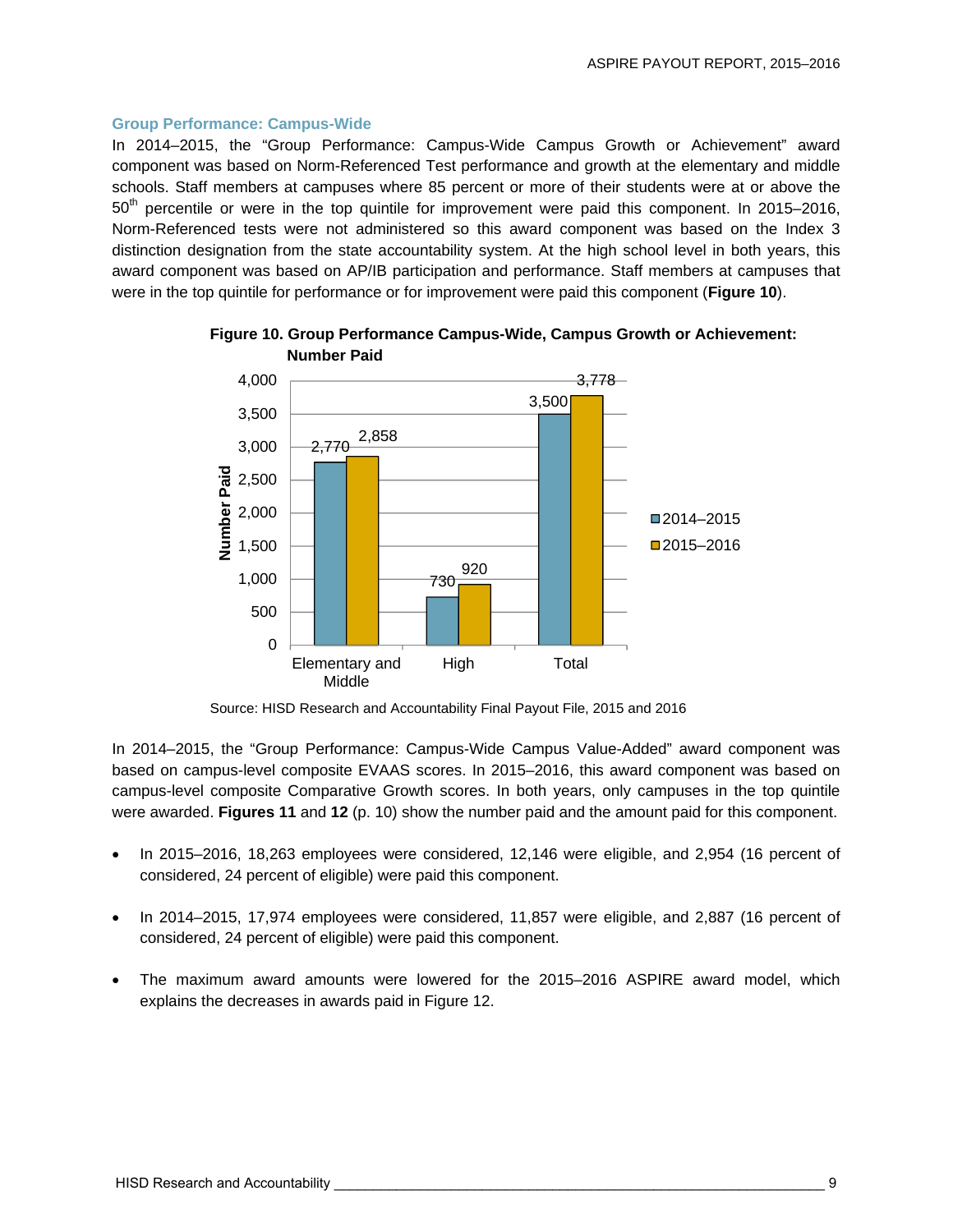

**Figure 11: Group Performance Campus-Wide, Campus Value-Added/Comparative Growth: Number Paid** 

Source: HISD Research and Accountability Final Payout File, 2015 and 2016



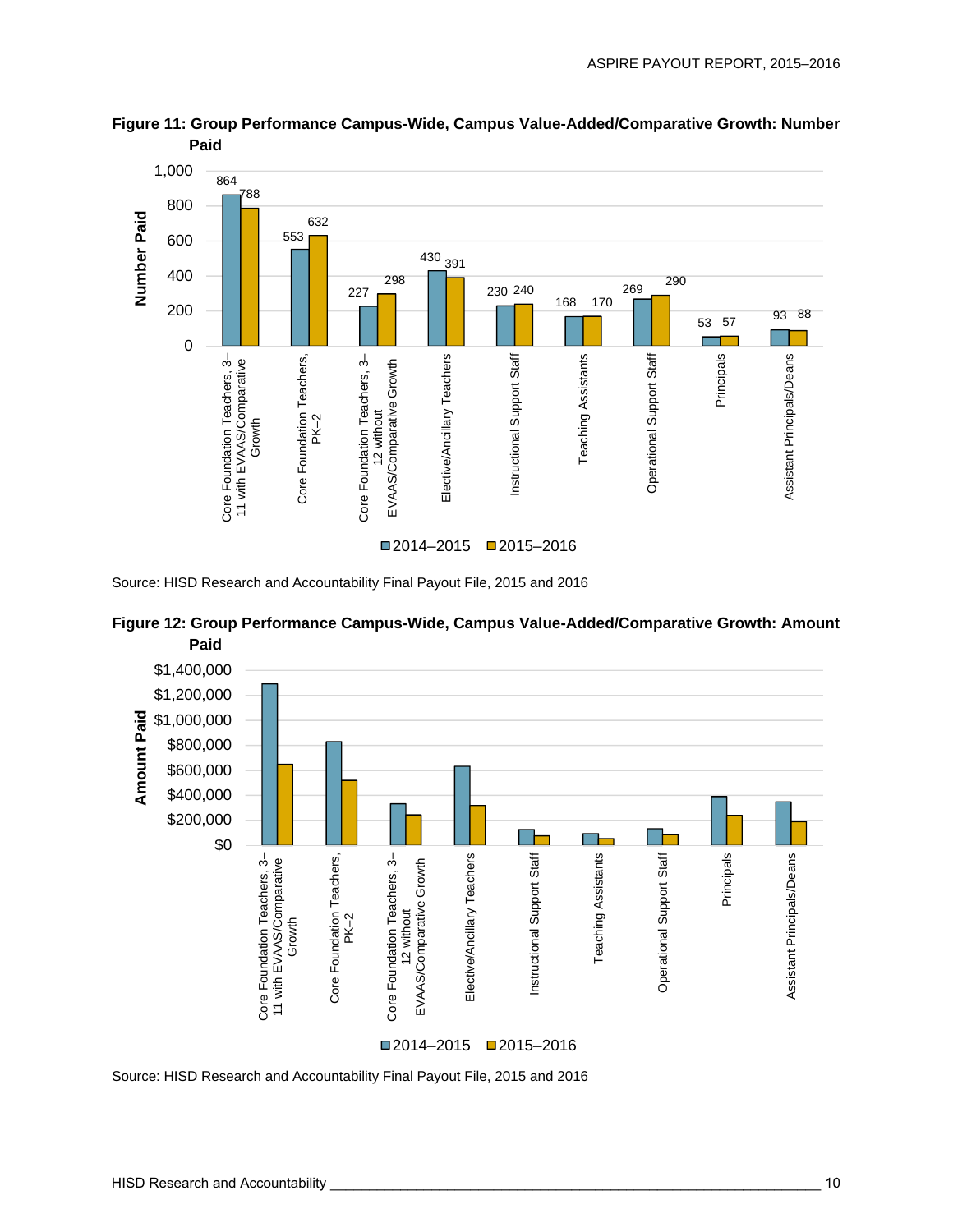### **Conclusion**

The district has awarded teachers through a performance pay program for the last eleven consecutive years. Beginning in 2005–2006, the Teacher Performance Pay Model (TPPM) was used, and the experience gained that year along with consultations with national experts and teachers provided the impetus for recommending the improvement and enhancement of the model, which became the "Recognize" component of the district's comprehensive education-improvement model, "Accelerating Student Progress: Increasing Results and Expectations" (ASPIRE). While teacher performance awards have been paid for eleven consecutive years, the ASPIRE Award has been paid out for the past ten years. The original TPPM model and the calculations used to determine awards bear little resemblance to the model and calculations used in the ASPIRE Award; therefore, this award payout report discusses the ASPIRE Award only. The total amount of ASPIRE awards paid increased over the early years and reached a maximum of \$42,467,370.00 in 2009–2010 but has since decreased due to changes in the award model and available resources such as federal grant funds. In 2015–2016, a total of \$8,586,519.75 was paid.

The 2015–2016 ASPIRE Award model was initially identical to the 2014–2015 model except for decreases in the maximum award amounts due to changes in program funding and a change in the Group Performance: Campus Growth or Achievement indicator for elementary and middle schools. However, the 2015–2016 model was further amended in September 2016 because HISD did not renew its contract with SAS EVAAS®. The amended model replaced EVAAS with Comparative Growth as an award indicator.

Although the ASPIRE Award model changed from 2014–2015 to 2015–2016, a similar percentage of eligible employees were paid (44 percent in 2015–2016, 46 percent in 2014–2015). The Core Foundation Teachers, PK–2, experienced the largest decrease in percentage paid from 57 percent in 2014–2015 to 50 percent in 2015–2016. Conversely, the Assistant Principals/Deans saw the largest increase in percentage paid from 31 percent in 2014–2015 to 38 percent in 2015–2016.

Due to program and district funding, the ASPIRE award program ended with the 2015–2016 school year. The federal TIF4 grant, which partly pays the performance incentive for 23 campuses in the district, ends in the 2016–2017 school year. Therefore, these 23 campuses will participate in a reduced and modified award program for the 2016–2017 school year.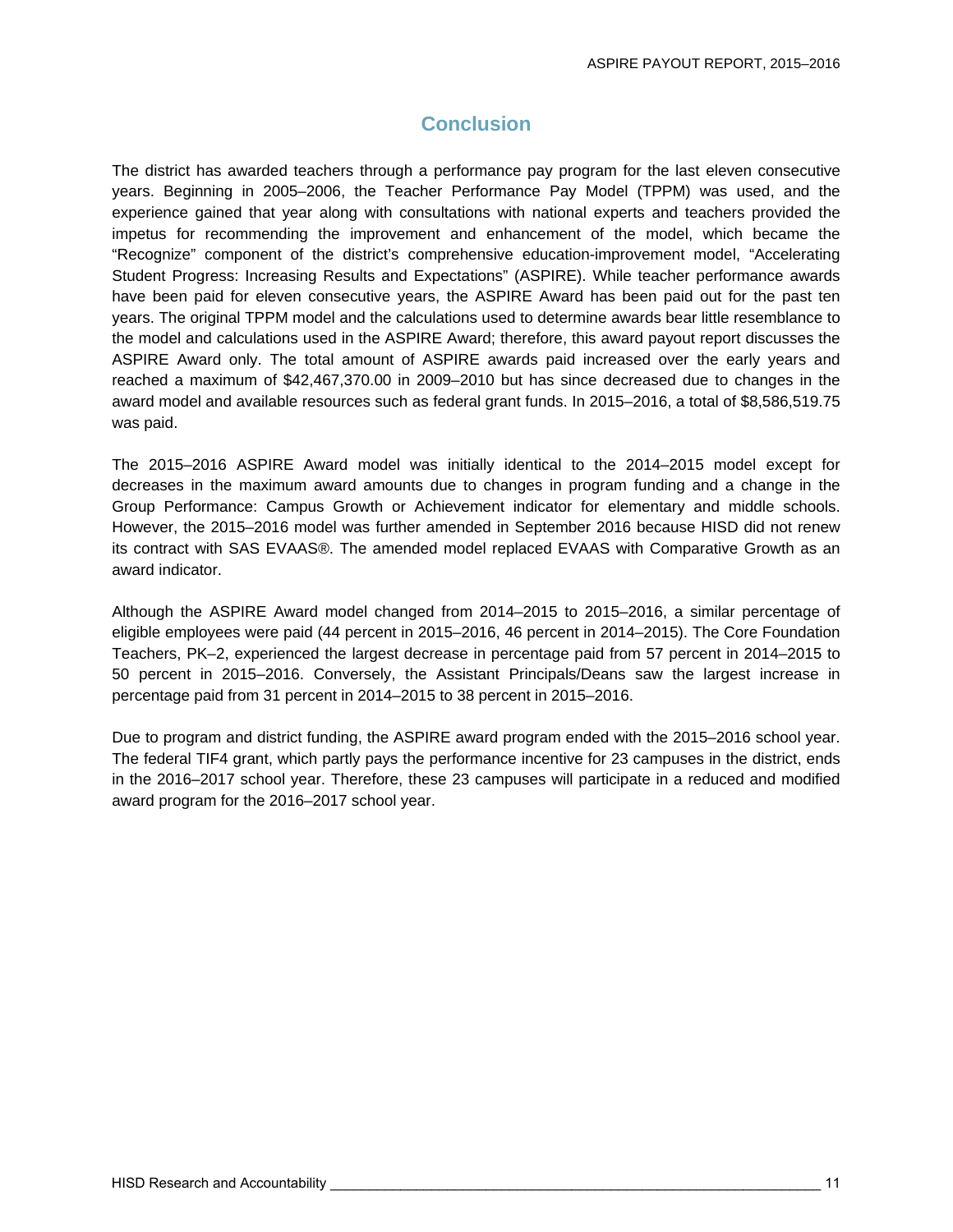### **Appendix A**

### **2015–2016 ASPIRE AWARD MODEL DIAGRAM**

#### **TEACHERS & CAMPUS‐BASED STAFF**

|                                           |                                                     |                                                                                                                                                        |                                                   | Group 1<br><b>Group 2</b><br>Core Teacher, Grades<br>Core Teacher, PK-2<br>$3-11$ , with CG |         | <b>Group 3</b><br>Core Teacher, Grades<br>$3-12$ , w/o CG |         | Group 4<br>Elective/ Ancillary Teache |         | Group 5<br>Instructional<br><b>Support Staff</b> | Group 6<br>Teaching<br>Assistant | Group 7<br>Operational<br><b>Support Staff</b> |       |       |
|-------------------------------------------|-----------------------------------------------------|--------------------------------------------------------------------------------------------------------------------------------------------------------|---------------------------------------------------|---------------------------------------------------------------------------------------------|---------|-----------------------------------------------------------|---------|---------------------------------------|---------|--------------------------------------------------|----------------------------------|------------------------------------------------|-------|-------|
|                                           |                                                     | Indicator                                                                                                                                              | <b>Metric</b>                                     | Non-TIF                                                                                     | $TIF4*$ | Non-TIF                                                   | $TIF4*$ | Non-TIF                               | $TIF4*$ | Non-TIF                                          | $TIF4*$                          |                                                | All   |       |
| <b>INDIVIDUAL PERFORMANCE</b>             |                                                     | <b>Educator-level Composite Growth</b><br><b>By/Across Subjects</b><br>(Multiple Subjects)                                                             | Top Quintile                                      | \$4,500                                                                                     | \$5,000 |                                                           |         |                                       |         |                                                  |                                  |                                                |       |       |
|                                           |                                                     | Indicator                                                                                                                                              | <b>Metric</b>                                     |                                                                                             |         |                                                           |         |                                       |         |                                                  |                                  |                                                |       |       |
| GROUP PERFORMANCE: TEACHERS               |                                                     | <b>Department-level Composite</b><br><b>Growth By/Across Subjects</b><br>(Multiple Subjects)                                                           | <b>Top Quintile</b>                               |                                                                                             |         |                                                           |         | \$1,500                               | \$2,500 |                                                  |                                  |                                                |       |       |
|                                           | <b>Department</b><br><b>Comparative Growth</b>      | <b>Third Grade Math</b><br>(Department-level Comparative<br>Growth)                                                                                    | <b>Top Quintile</b>                               |                                                                                             |         | \$750                                                     | \$1,250 |                                       |         |                                                  |                                  |                                                |       |       |
|                                           |                                                     | Third Grade Reading (Department-<br>level Comparative Growth)                                                                                          | <b>Top Quintile</b>                               |                                                                                             |         | \$750                                                     | \$1,250 |                                       |         |                                                  |                                  |                                                |       |       |
|                                           |                                                     | Indicator                                                                                                                                              | <b>Metric</b>                                     |                                                                                             |         |                                                           |         |                                       |         |                                                  |                                  |                                                |       |       |
|                                           | <b>Campus Composite</b>                             | <b>School-level Composite Growth</b>                                                                                                                   | <b>Top Quintile</b>                               | \$825                                                                                       | \$1,000 | \$825                                                     | \$1,000 | \$825                                 | \$1,000 | \$825                                            | \$1,000                          | \$325                                          | \$325 | \$300 |
|                                           | Growth                                              | <b>Across Subjects</b>                                                                                                                                 | Second Quintile                                   | \$413                                                                                       | \$500   | <b>\$413</b>                                              | \$500   | \$413                                 | \$500   | \$413                                            | \$500                            | \$163                                          | \$163 | \$150 |
|                                           |                                                     | <b>Elementary/Middle School:</b><br>Index 3                                                                                                            | Index 3<br>Distinction                            | \$400                                                                                       |         |                                                           | \$400   | \$400                                 |         |                                                  | \$400                            | \$250                                          | \$175 |       |
| <b>GROUP PERFORMANCE: CAMPUS-</b><br>WIDE | <b>Other Campus Growth or</b><br><b>Achievement</b> | <b>High School:</b><br>AP/IB Participation & Performance<br>(Students scoring 3+/4+ divided by<br>grades 10-12 PEIMS enrollment<br>unduplicated count) | Top Quintile or<br>Top Quintile of<br>Improvement | \$400                                                                                       |         |                                                           |         |                                       | \$400   |                                                  | \$400                            | \$250                                          | \$175 |       |
|                                           |                                                     |                                                                                                                                                        | <b>Maximum Award Amount</b>                       | \$5,725                                                                                     | \$6,400 | \$2,725                                                   | \$3,900 | \$2,725                               | \$3,900 | \$1,225                                          | \$1,400                          | \$575                                          | \$500 | \$300 |

\* The 23 campuses whose ASPIRE Awards are funded in part by the TIF4 grant have grant‐required minimum amounts in certain award categories.

© 2016, HOUSTON INDEPENDENT SCHOOL DISTRICT

www.houstonisd.org/ASPIRE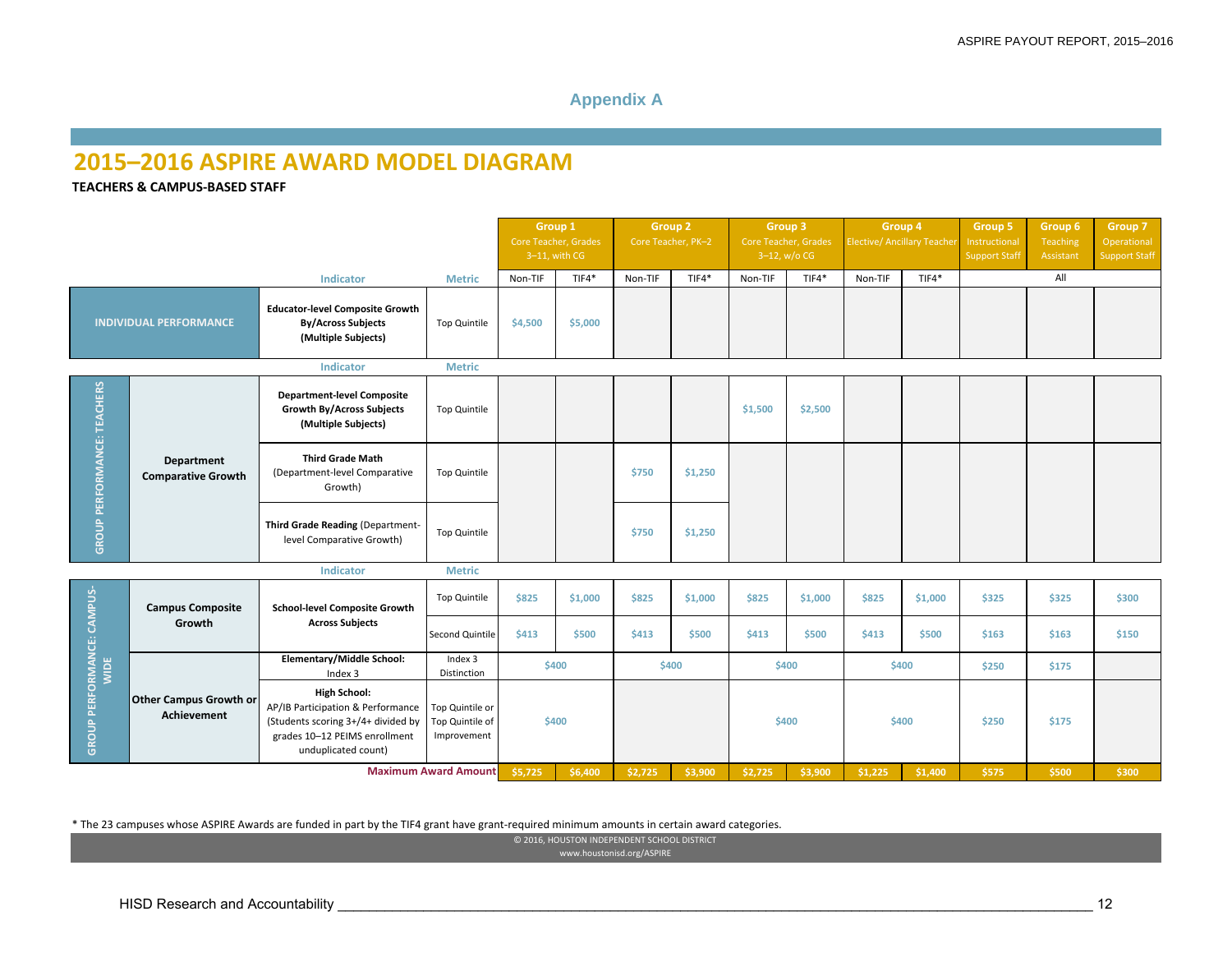### **Appendix A**

# **2015–2016 ASPIRE AWARD MODEL DIAGRAM**

**SCHOOL LEADERS**

|                                |                            |                                                                                                                                                                                                             |                               | <b>Group 1L</b><br>Principals |         | <b>Group 2L</b><br><b>Assistant Principals and Deans</b> |
|--------------------------------|----------------------------|-------------------------------------------------------------------------------------------------------------------------------------------------------------------------------------------------------------|-------------------------------|-------------------------------|---------|----------------------------------------------------------|
|                                |                            | <b>Indicator</b>                                                                                                                                                                                            | <b>Metric</b>                 | All                           | Non-TIF | $TIF4*$                                                  |
|                                | <b>Campus Composite</b>    | <b>School-level Composite Growth</b>                                                                                                                                                                        | Top Quintile                  | \$4,250                       | \$2,125 | \$3,000                                                  |
|                                | Growth                     | <b>Across Subjects</b>                                                                                                                                                                                      | Second Quintile               | \$2,125                       | \$1,063 | \$1,500                                                  |
|                                |                            |                                                                                                                                                                                                             |                               |                               |         |                                                          |
|                                | <b>Other Campus Growth</b> | <b>Elementary/Middle School:</b><br>Index 3                                                                                                                                                                 | Index 3<br><b>Distinction</b> | \$2,000                       |         | \$1,000                                                  |
| GROUP PERFORMANCE: CAMPUS-WIDE | or Achievement             | <b>High School:</b><br>AP/IB Participation & Performance<br>Top Quintile or<br>(Students scoring 3+/4+ divided by<br>Top Quintile of<br>grades 10-12 PEIMS enrollment<br>Improvement<br>unduplicated count) |                               | \$2,000                       |         | \$1,000                                                  |
|                                |                            |                                                                                                                                                                                                             | <b>Maximum Award Amount</b>   | \$6,250                       | \$3,125 | \$4,000                                                  |

\* The 23 campuses whose ASPIRE Awards are funded in part by the TIF4 grant have grant‐required minimum amounts in certain award categories.

© 2016, HOUSTON INDEPENDENT SCHOOL DISTRICT

www.houstonisd.org/ASPIRE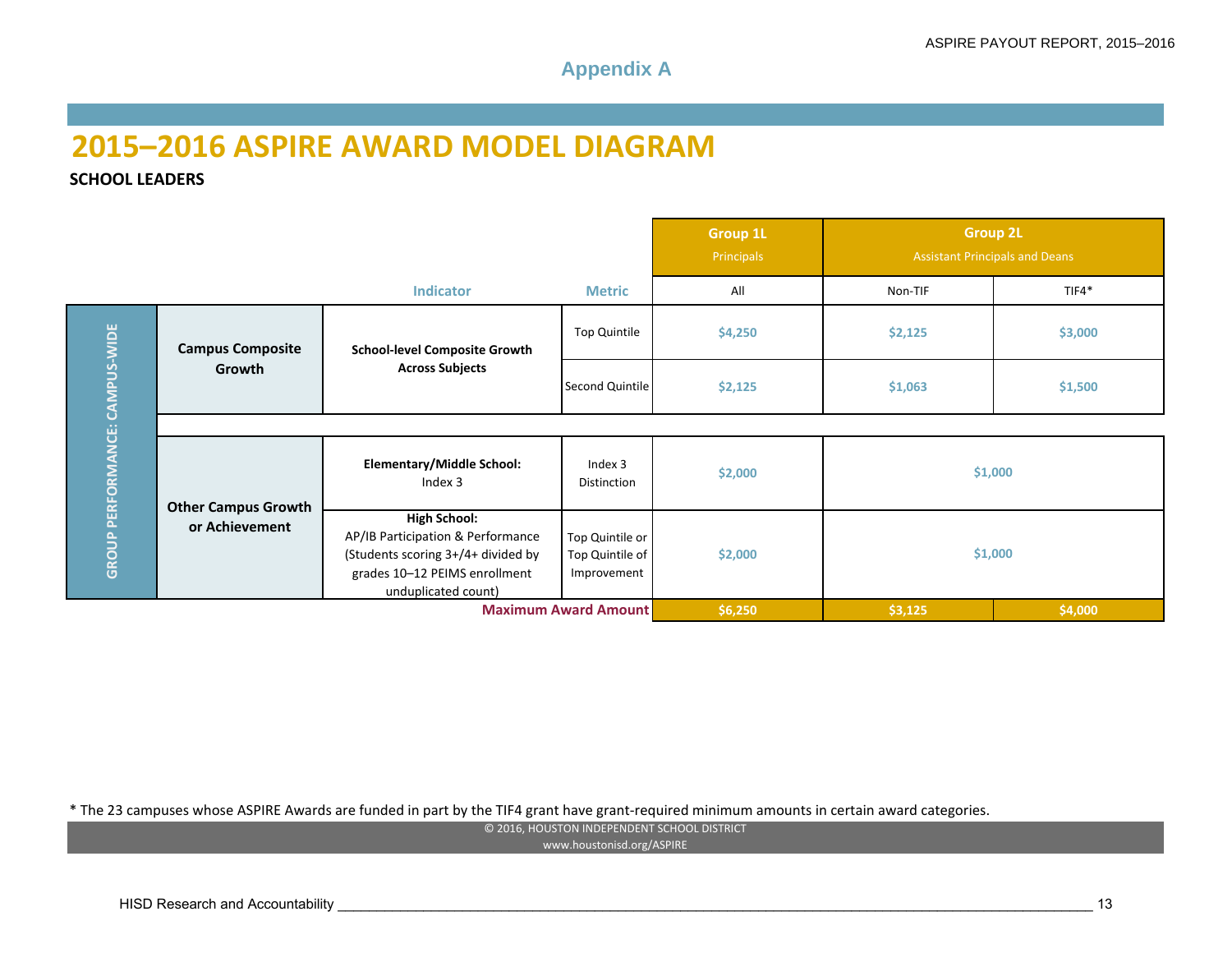### **Appendix A**

#### **TIF4 Campuses**

These campuses' ASPIRE awards are funded in part by the TIF4 Grant and have grant‐required minimum amounts in certain award categories.

> **Blackshear Elementary School Braeburn Elementary School Burrus Elementary School Codwell Elementary School Durkee Elementary School Eliot Elementary School** Fleming Elementary School Pugh Elementary School Fondren Middle School **Foster Elementary School** Garden Oaks Montessori School Grissom Elementary School Night Controllery Milson Montessori School Herrera Elementary School

 Elementary School Law Elementary School Elementary School Looscan Elementary School Elementary School Mading Elementary School Elementary School McGowen Elementary School Elementary School Milne Elementary School Elementary School Montgomery Elementary School Ross Elementary School Southmayd Elementary School Sugar Grove Academy Middle School

#### © 2016, HOUSTON INDEPENDENT SCHOOL DISTRICT www.houstonisd.org/ASPIRE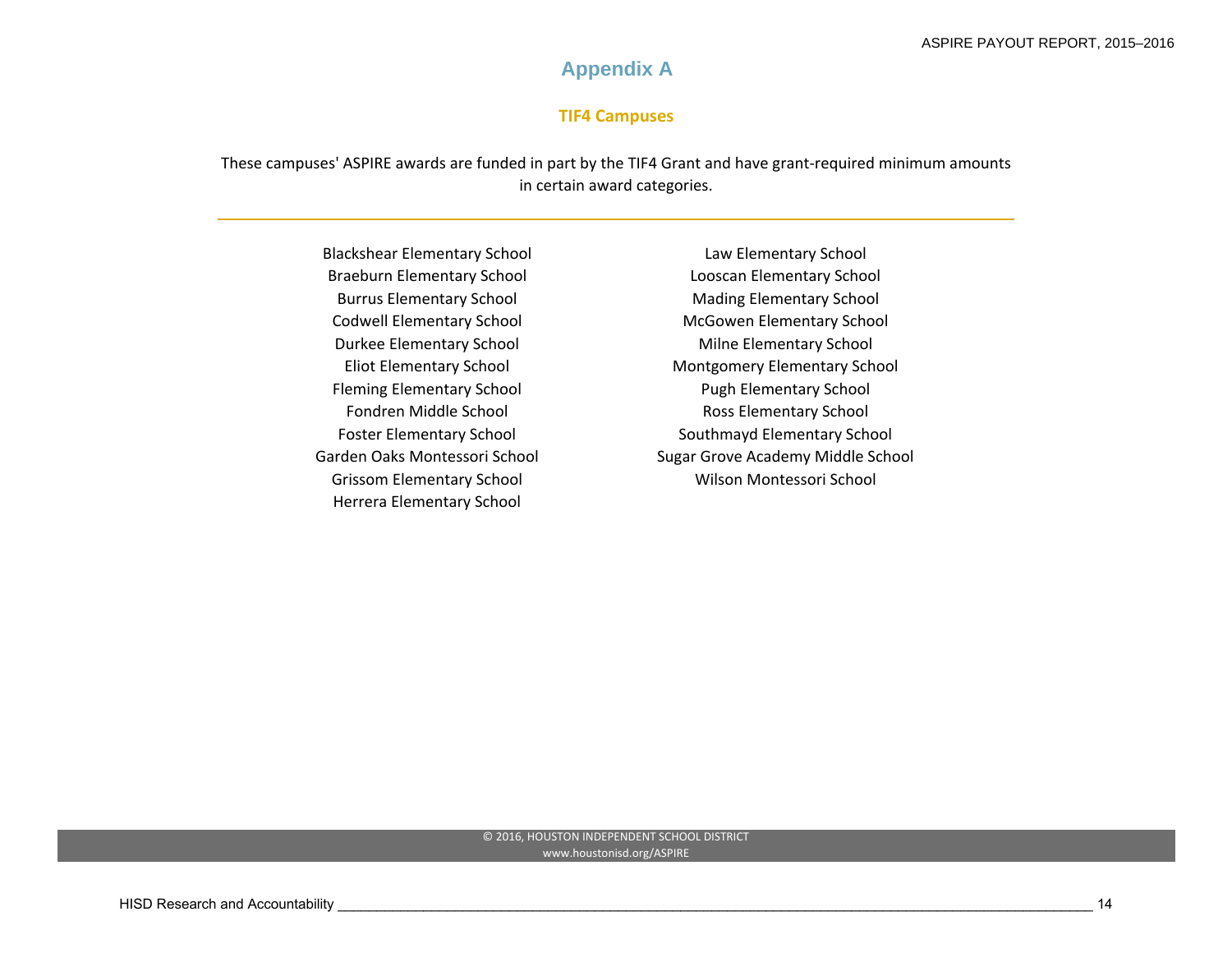**Appendix B** 

# 2015**–**2016 ASPIRE Awards

Program and Eligibility Requirements October 2015



### General Eligibility Requirements

To be eligible to participate in the 2015–2016 ASPIRE Award Program, HISD employees must meet all of the following general eligibility requirements.

- **1.** Employees must be supervised and appraised by the principal or other designated appraiser of the campus where they are serving students. Employees not supervised or appraised by the principal or campus appraiser are not eligible, even if 100 percent of their time is spent on a campus (e.g., food service employees, Plant Operators, custodians).
- **2.** Employees must have a job/record position assigned to a campus, and must have a campus ID as their department ID by September 8, 2015. Employees whose job record/position is assigned to non-campus departments for time reporting are not eligible for the 2015–2016 ASPIRE award.
- **3.** Employees must be continuously employed in an eligible position through the last day of school.
- **4.** Employees must work at least 40 percent of the school time (equivalent to two days per week) at the same campus to be eligible.
- **5.** Employees must complete the instructional-linkage and assignment-verification process, or have this completed by their principal, through the ASPIRE portal by the submission deadline as published annually. It is recommended that employees review instructional-linkage and assignment-verification information on the ASPIRE portal for accuracy.
- **6.** Employees may "opt out" of the ASPIRE Award Program during the linkage and verification process. If an employee does not make a selection, the employee will be included for consideration for an ASPIRE award.
- **7.** Non-administrative employees eligible under other incentive plans are not eligible for ASPIRE awards (e.g. Sr. Academic Tutor).
- **8.** Hourly employees in any capacity, including substitute/associate teachers, are not eligible to participate in the ASPIRE awards. Employees holding an hourly or substitute position must be converted to a nonhourly position by September 8, 2015.
- **9.** Employees who take leave of absence during the eligibility period (e.g., temporary disability, but not family medical leave) are not eligible.
- **10.** Employees cannot be absent for more than 10 instructional days during the "instructional school year" (77.50 hours for staff on a 7.75-hour day<sup>1</sup>; 80 hours for staff on an eight-hour day). This means first-year employees must commence employment no later than September 8, 2015, as any instructional days missed from the start of their campus' instructional school year to the date employed will be counted as absent. Early release days are treated as other instructional days—the entire day (7.75 hours, or eight hours) is considered instructional. The following types of leave will be held harmless and not count as days absent:
	- Funeral leave (coded as funeral leave, not as "additional funeral leave," as per Board policy)
	- Military leave

Family medical leave

<sup>&</sup>lt;sup>1</sup>Some teachers work at campuses where extended time is worked (i.e., teachers at Apollo campuses). This extended time is paid at the time it was worked. When absences are incurred, teachers' leave banks are charged for the regular length of the day (7.75 hours), and not for any additional time. Therefore, for all teachers, one day's absence is 7.75 hours, and 10 days of absences remains at 77.50 hours, regardless of the extended hours at the campus.

Houston Independent School District HISD • ASPIRE Accelerating Student Progress. Increasing Results & Expectations • **www.houstonisd.org/ASPIRE**  *The 2015–2016 ASPIRE awards are based on value-added results for the 2015–2016 school year. © 2015. For more information on award calculations, please refer to the full award model diagram.*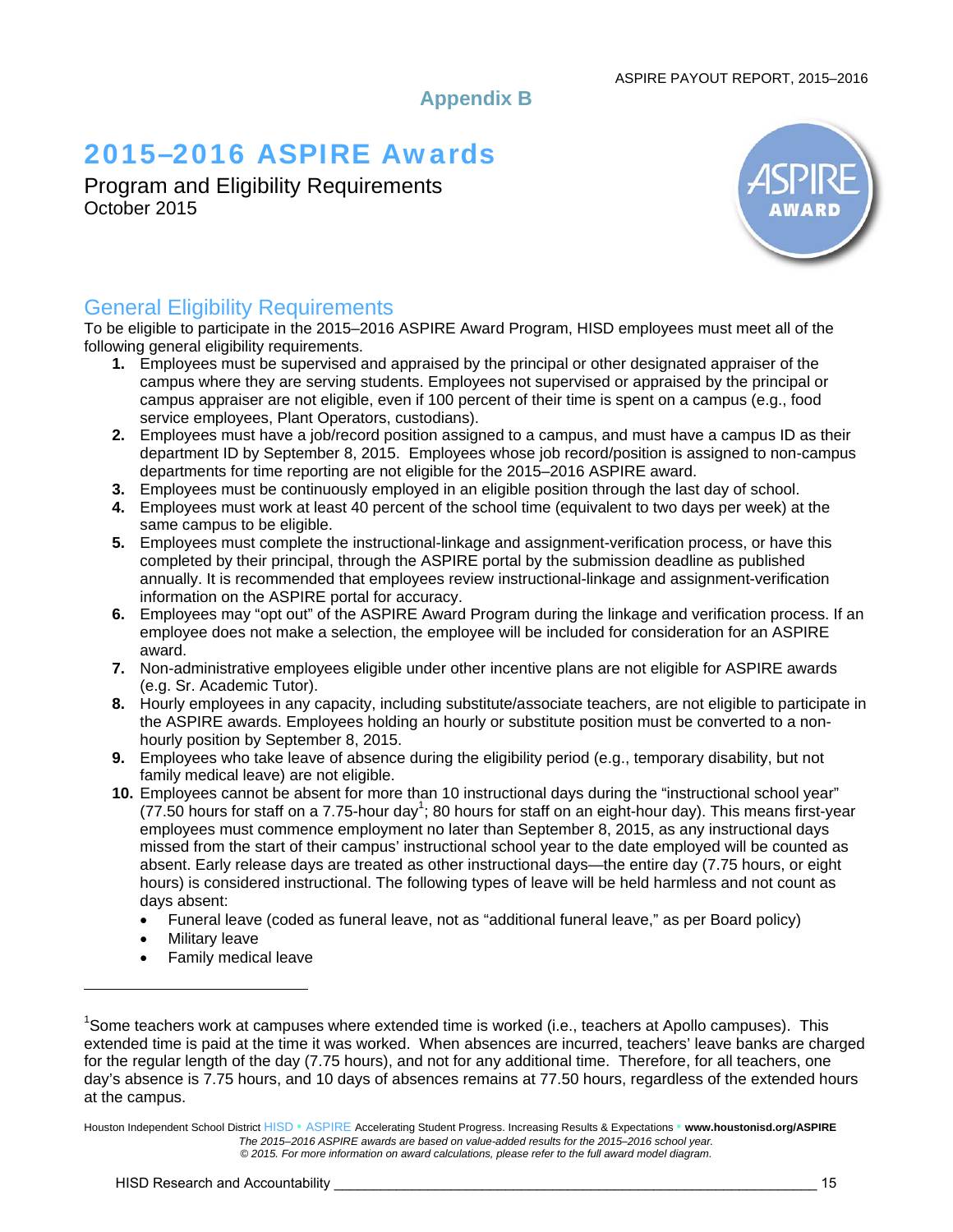### **Appendix B**

# 2015**–**2016 ASPIRE Awards

Program and Eligibility Requirements October 2015



- Assault leave
- Jury duty
- Holidays
- Religious holidays
- Floating holiday
- Vacation pay
- Compensatory time
- Authorized off-campus duty

Family medical leave, military leave and assault leave must be authorized through Human Resources (HR) at the time of the leave.

- **11.** Employees who receive a final summative rating of "Ineffective" or "Needs Improvement" for the 2015– 2016 school year, according to the Teacher Appraisal and Development System or the School Leader Appraisal System, are not eligible. This final summative rating includes a Student Performance measure for applicable employees.
- **12.** Employees who were on a Prescriptive Plan of Assistance (PPA) based on the 2015–2016 information as determined by multiple measures including observations, walkthroughs, student performance, etc. and whose performance goals were not met prior to the first instructional day of the following school year are not eligible.
- **13.** Employees who retire in lieu of termination or resign in lieu of termination are not eligible.
- **14.** For principals to be eligible, all teacher positions at the campus must be fully staffed as of the first day of school, August 24, 2015. Principals of campuses who have teaching vacancies as of the first day of school can appeal their eligibility status.

### Position Eligibility Requirements and Award Groups

Different positions within HISD qualify for various aspects of the ASPIRE Award Program. Following are definitions for position groups and eligibility requirements that will be used to group employees for award purposes.

### Instructional Position Groups

Employees must be certified teaching staff and will fall into either core foundation or elective/ancillary instructional positions as defined below.

### Core Foundation Teaching Positions

Employees must be assigned to a campus, plan lessons, provide direct instruction to students, and be responsible for providing content grades—not conduct or participation grades—for ASPIRE core foundation courses for the majority of the day/school year.

### ASPIRE Core Foundation Courses

ASPIRE Core Foundation Courses include those courses identified by the Texas Education Agency under the Core Foundation areas of English Language Arts/Reading, Mathematics, Science and Social Studies at the elementary and middle school level and those Core Foundation courses required for graduation credit in the 4 x 4 Recommended or Distinguished High School Diploma programs and/or those courses that contribute directly to data collected and interpreted as part of the growth measure. Fifty percent of the teaching assignment must be in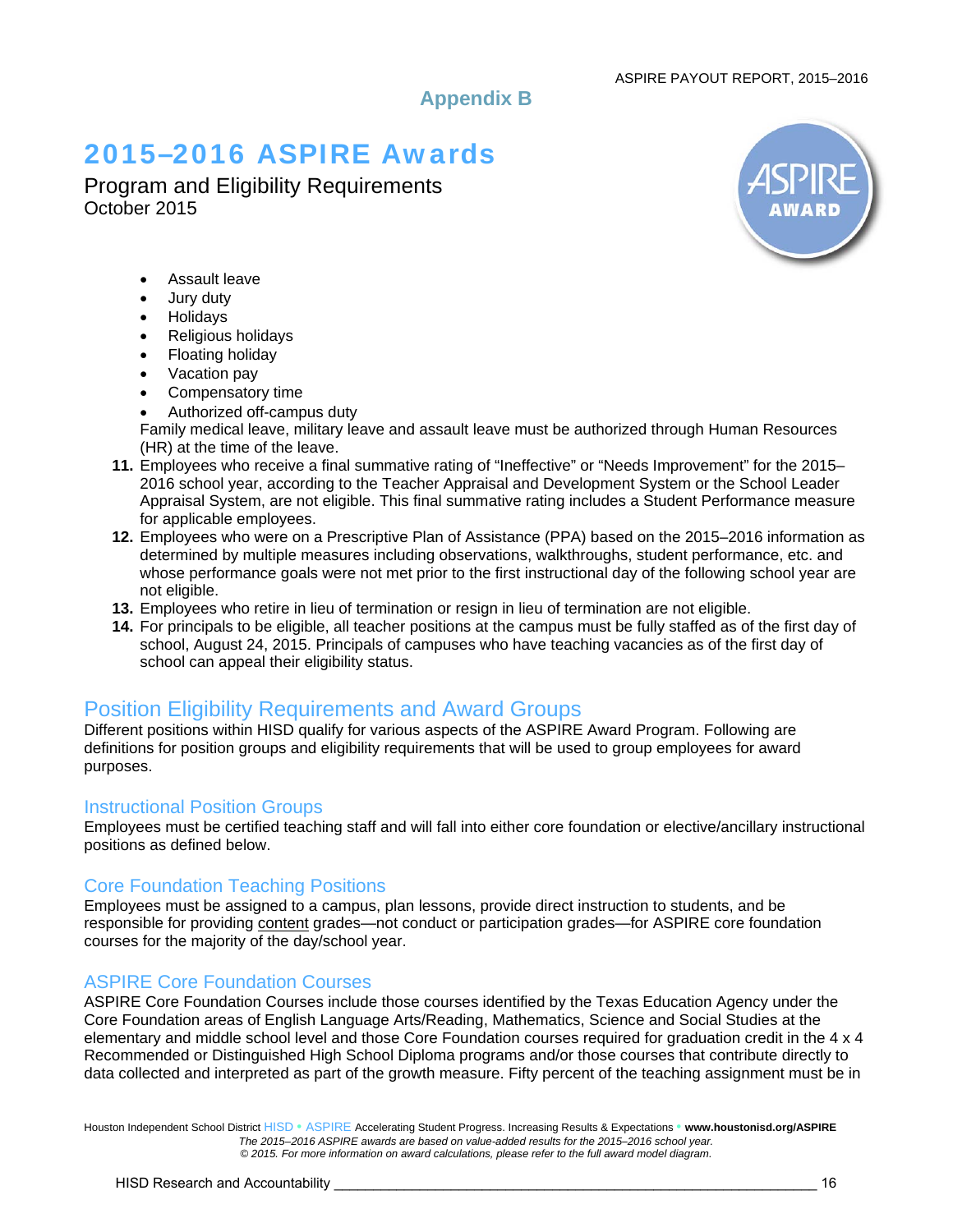#### ASPIRE PAYOUT REPORT, 2015–2016

### **Appendix B**

# 2015**–**2016 ASPIRE Awards

Program and Eligibility Requirements October 2015



ASPIRE Core Foundation courses to be considered as core foundation instructional staff for the purposes of the award.

#### Group 1. Core Foundation Teachers, Grades 3-11 with Value-Added Report

To be considered in this group, employees must teach at least one and as many as five core foundation subjects for which a value-added report is generated. Student linkages are required to be provided during the spring linkage process in order for a teacher to be considered in this category. A teacher-level value-added report must be produced in order to be considered in this group.

Group 2. Core Foundation Teachers, Pre-Kindergarten through Grade 2

To be considered in this group, employees must qualify as core foundation instructional staff and teach core foundation subjects to students in pre-kindergarten through grade 2 for the majority of the school day. Group 3. Core Foundation Teachers, Grades 3-12, without Value-Added Report

To be considered in this group, employees must qualify as core foundation teachers. Core foundation courses must be taught the majority of the school day. For a complete list of these courses, please review the Master Course List with ASPIRE core foundation subjects. This group may include special education teachers who teach core foundation courses where a value-added report cannot be generated, high school teachers of students in grades and subjects for which value-added reports cannot be generated, or teachers of low class sizes.

### Elective/Ancillary Instructional Positions

#### Group 4. Elective/Ancillary Teachers

To be considered an elective/ancillary teacher, teachers must teach elective/ancillary classes (e.g., art, music, physical education, etc.) for the majority of the school day/year.

### Other Position Groups

In addition to recognizing instructional staff, the ASPIRE awards also acknowledge the contributions of employees who contribute to student growth in other ways throughout the school year. Following are the award groups to recognize these employees.

#### Group 5. Instructional Support Staff

Instructional support-staff members are degreed, certified, or licensed professionals assigned to a campus and provide direct support to the instruction of students. If the instructional support-staff member is assigned to multiple campuses, the percentage of assignment to a single campus cannot be less than 40 percent. Instructional support staff must have a campus ID as their department ID. Instructional support staff may link students and receive a value-added report, but the production of a value-added report does not place an employee as a core foundation teacher for the purposes of determining ASPIRE award groups. *For example: counselor, librarian, nurse, speech therapist, speech therapist assistant, evaluation specialist, instructional coordinator, content area specialist, school-improvement facilitator, API, social worker, literacy coach, Magnet or Title I coordinator.* Group 6. Teaching Assistants

Teaching assistants are staff members who have a job classification of "teaching assistant" and provide direct classroom instructional support to instructional staff.

#### Group 7. Operational Support Staff

Operational support-staff members are campus-based employees who do not meet the requirements for instructional staff, instructional support staff, or teaching assistants. *For example: school secretary, data entry clerk, teacher aide, clerk, attendance specialist, business manager, SIMS clerk, computer network specialist, registrars, and Campus Education Technician.*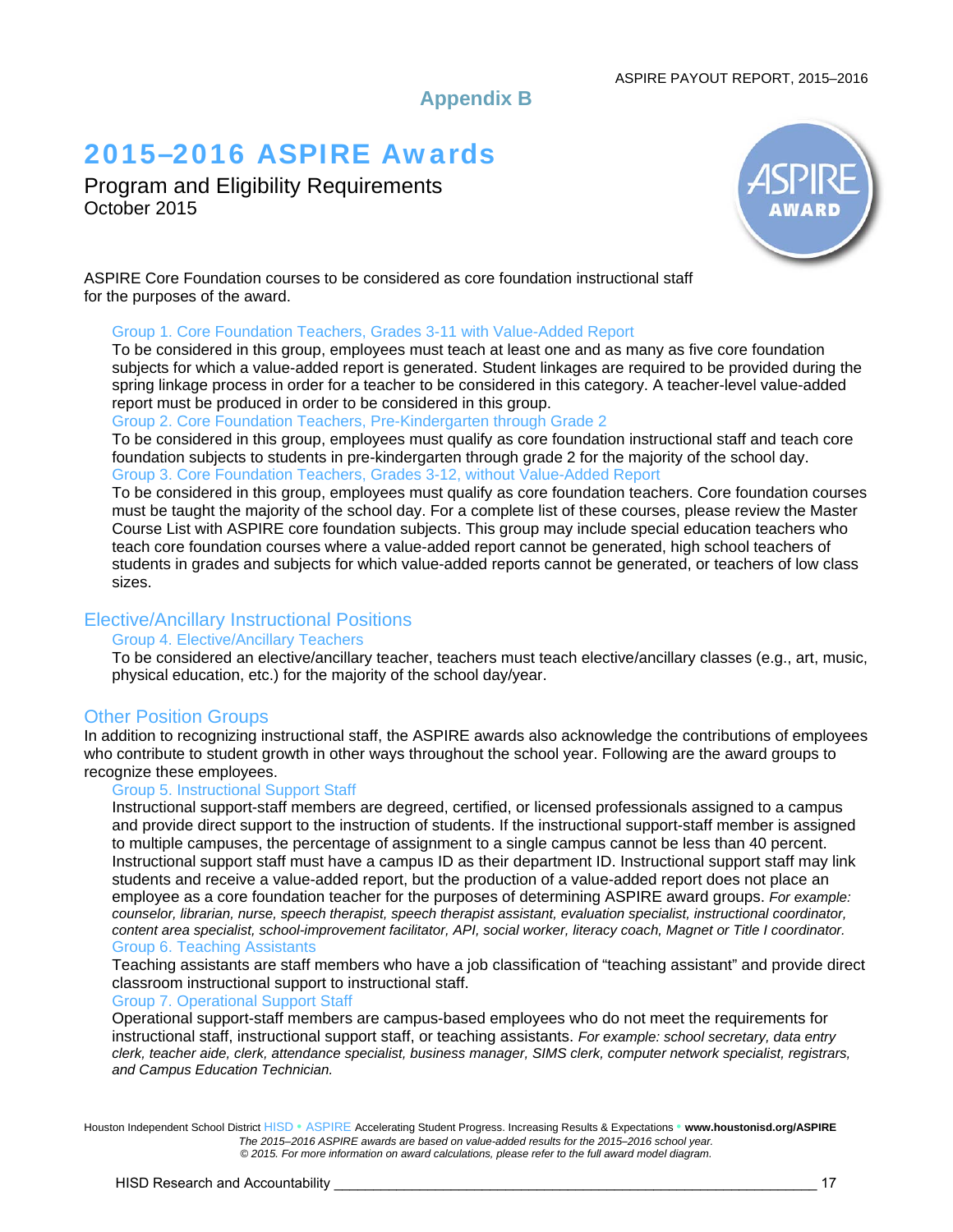### **Appendix B**

# 2015**–**2016 ASPIRE Awards

Program and Eligibility Requirements October 2015



### Campus Leadership Groups

ASPIRE awards recognize campus leadership for their contribution to student progress and achievement based on campus performance. Certification for these positions is required in order to be considered for these categories. The following describe the award group eligibility criteria for leadership positions:

#### Group 1L. Principals

To be considered in this group, employees must meet all general eligibility requirements and be the "principal of record" according to HR and PeopleSoft.

Group 2L. Assistant Principals/Deans of Instruction/Deans of Students

To be considered in this category, employees must meet all eligibility requirements and be coded as an assistant principal, dean of instruction, or dean of students according to HR and PeopleSoft.

### Additional Position Eligibility Requirements

- **1.** For an employee who transfers or is reassigned from one ASPIRE award-eligible position to another ASPIRE award-eligible position during the eligibility period, the award will be determined on the basis of the ASPIRE award-eligible position the employee held the greatest percentage of the school year (based on the 180-day academic calendar). *For example: On September 5, an employee teaches grade 3 math. On February 5, the employee transfers to content specialist on the same campus. Both assignments are ASPIRE awardeligible. However, the award model and eligibility requirements differ. In this case, the greatest percentage of the*  "school year" was spent as a third grade, core foundation teacher. Therefore, the award amount would be determined *on the basis of the job, a third grade, core foundation teacher.*
- **2.** For an employee who transfers from an ASPIRE award-eligible position to a non-eligible position during the eligibility period, he/she will not be eligible for an award (see General Eligibility Requirements 1, 2 and 3).
- **3.** The ASPIRE award for employees who function in multiple award groups (above) will be determined based on the job in which they function for the majority of their work day.
- **4.** Employees must have credentials for the position in which they function to be eligible under that category. For example: A teacher teaching twelfth-grade math must be certified or on permit to teach twelfth-grade math in *order to be eligible as a core foundation teacher.*
- **5.** For employees who meet the criteria of a Group 1 teacher but teach additional grade levels that are not included in the teacher's value-added report, awards will be based on the value-added report only. *For*  example: If a teacher teaches second- and third-grade reading, and a value-added report is obtained for third grade based on the direct measure of student growth, the teacher would be considered for Group 1 awards, and would not *be considered for Group 2 awards.*
- **6.** The production of a value-added report does not necessarily place an employee in Group 1 for awards. *For example: If a value-added report is produced to measure the growth of students by a literacy coach for diagnostic and instructional improvement, the literacy coach is not considered as a core foundation teacher; the literacy coach remains in Group 5 for award purposes.*

### ASPIRE Award Calculation and Payout Rules

ASPIRE awards will be calculated on the basis of the HISD board-approved model. Certain situations require the adoption of the following award calculation rules in order to apply the award model appropriately.

**1.** Employees who work less than full time must work at least 40 percent of the school time (equivalent to two days per week) at the same campus to be eligible to receive a prorated ASPIRE award. The prorated ASPIRE award will be based on the full-time equivalent (FTE) of their eligible position, the portion of time spent in the eligible position, and the ASPIRE award level. *For example: A half-time employee (or 0.5 FTE)*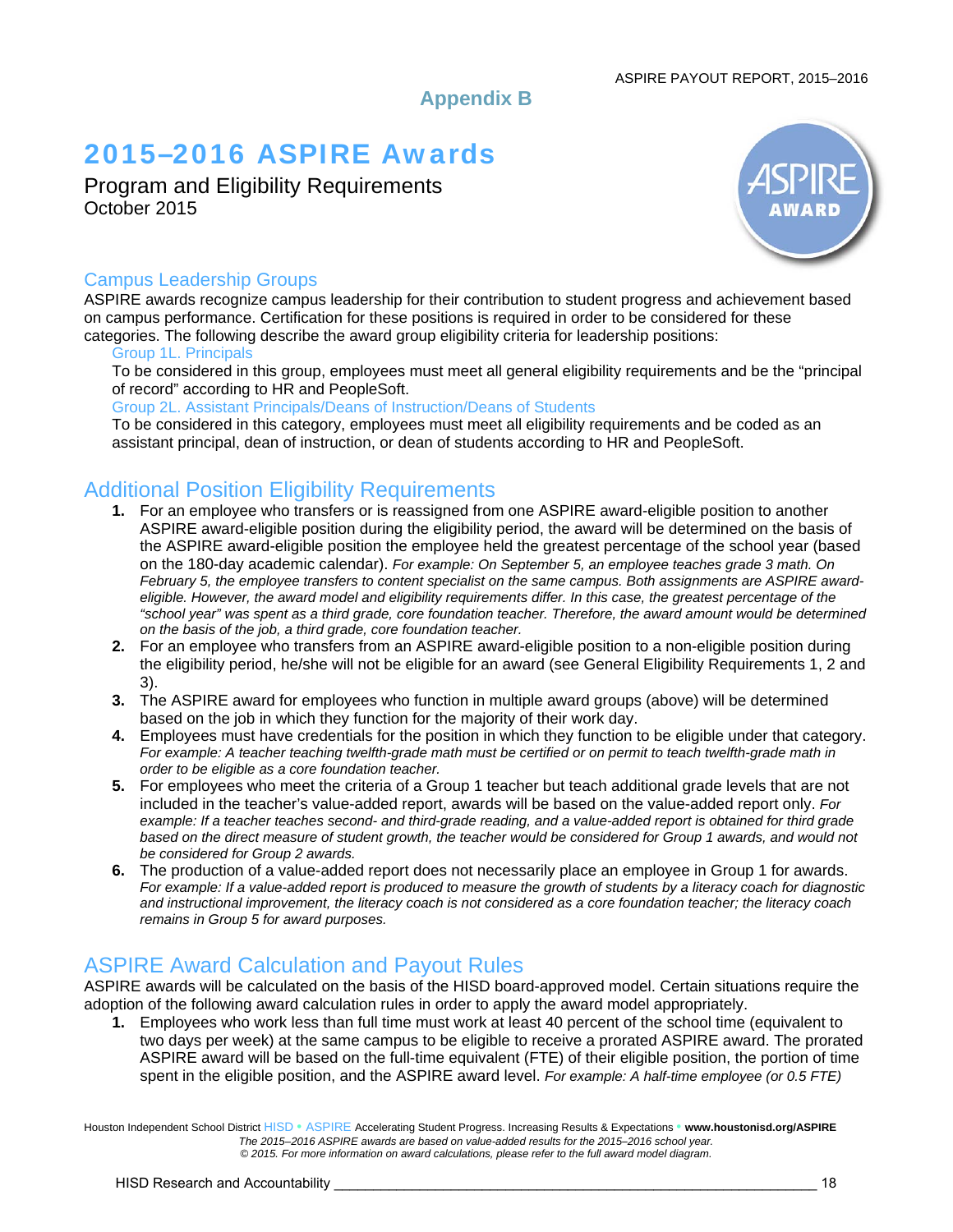#### ASPIRE PAYOUT REPORT, 2015–2016

**Appendix B** 

# 2015**–**2016 ASPIRE Awards

Program and Eligibility Requirements October 2015



*who spends all of his or her time at a single campus would be eligible to receive 50 percent of the award. This same employee who works 50 percent of his/her time at two campuses (0.25 FTE at each campus) would not be eligible.*

- **2.** Awards for employees whose job record/position is assigned to a campus department for time reporting who are assigned to and work on multiple campuses a minimum of 40 percent of the time and report directly to the principal (principal is responsible for supervising and evaluating the individual employee) will be calculated and prorated on the basis of the percentage of campus assignments. Examples include evaluation specialists, content specialists, speech therapists, and various Special Education positions. *For example: A campus-assigned, campus-based employee works 50 percent of his or her time at campus A, 25 percent at campus B, and 25 percent at campus C. If the employee is eligible for an ASPIRE award based on campus data, then the employee would receive 50 percent of the eligible payout at campus A, and would not receive an award for campus B or C.*
- **3.** Good Standing: Employees must be in good standing at the time of payout. Therefore, an employee under investigation or reassigned pending investigation is not eligible for an ASPIRE award until he or she is cleared of any allegation. If the investigation is concluded with a confirmation of inappropriate employee behavior, the employee is not eligible to receive an ASPIRE award.
- **4.** If an employee meets all of the eligibility requirements for an award and then resigns or retires from the district prior to the payout of the awards, the employee is still eligible for the award. It is incumbent upon the employee to provide the district with correct forwarding information so that the award payout can be processed*.*
- **5.** *For Principals Only*:
	- The campus must also be in good standing. If the campus had an approved waiver to the districttesting procedures and if any testing improprieties are reported and confirmed or otherwise substantiated at the campus, the principal will be ineligible to receive an ASPIRE award*.* If any testing improprieties are reported and confirmed or otherwise substantiated at the campus, the principal may be ineligible to receive an ASPIRE award*.*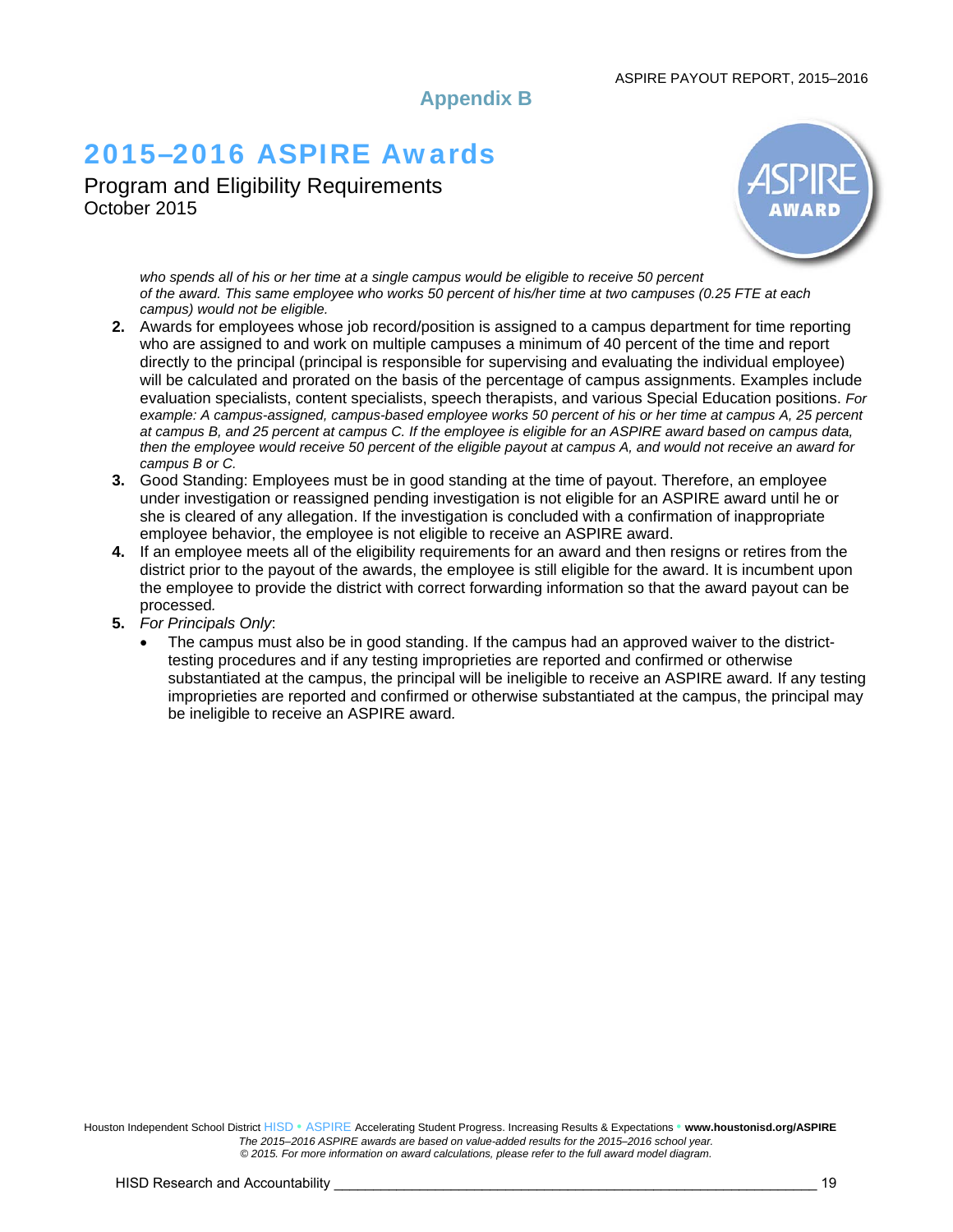### **Appendix C**

|  |  | <b>Total ASPIRE Award by Category</b> |
|--|--|---------------------------------------|
|--|--|---------------------------------------|

|                        | Table C-1. Eligibility and Awards by Category, 2015–2016 ASPIRE Award         |                                  |                                   |                       |                           |                |                          |            |  |  |  |  |  |
|------------------------|-------------------------------------------------------------------------------|----------------------------------|-----------------------------------|-----------------------|---------------------------|----------------|--------------------------|------------|--|--|--|--|--|
|                        |                                                                               |                                  |                                   |                       | <b>Eligible Employees</b> |                | <b>Of Paid Employees</b> |            |  |  |  |  |  |
| Award<br>Category      | <b>Considered</b>                                                             | <b>Number</b><br><b>Eligible</b> | <b>Percent</b><br><b>Eligible</b> | <b>Number</b><br>Paid | <b>Percent</b><br>Paid    | <b>Minimum</b> | <b>Maximum</b>           | Mean       |  |  |  |  |  |
| Group 1                | 4,020                                                                         | 3,014                            | 75%                               | 1,572                 | 52%                       | \$400.00       | \$6,000.00               | \$2,823.71 |  |  |  |  |  |
| Group 2                | 3,303                                                                         | 2,449                            | 74%                               | 1,226                 | 50%                       | \$400.00       | \$2,725.00               | \$1,370.01 |  |  |  |  |  |
| Group 3                | 2,083                                                                         | 1,309                            | 63%                               | 618                   | 47%                       | \$300.00       | \$3,500.00               | \$1,363.84 |  |  |  |  |  |
| Group 4                | 2,138                                                                         | 1,509                            | 71%                               | 670                   | 44%                       | \$160.00       | \$1,225.00               | \$845.64   |  |  |  |  |  |
| Group 5                | 1,463                                                                         | 1,127                            | 77%                               | 393                   | 35%                       | \$100.00       | \$575.00                 | \$411.84   |  |  |  |  |  |
| Group 6                | 1,286                                                                         | 787                              | 61%                               | 273                   | 35%                       | \$175.00       | \$500.00                 | \$346.06   |  |  |  |  |  |
| Group 7                | 1,905                                                                         | 1,292                            | 68%                               | 290                   | 22%                       | \$240.00       | \$300.00                 | \$299.59   |  |  |  |  |  |
| Group 1L               | 274                                                                           | 263                              | 96%                               | 93                    | 35%                       | \$2,000.00     | \$6,250.00               | \$4,212.37 |  |  |  |  |  |
| Group 2L               | 444                                                                           | 396                              | 89%                               | 152                   | 38%                       | \$1,000.00     | \$3,125.00               | \$2,129.11 |  |  |  |  |  |
| Ineligible<br>Category | 1,347                                                                         | 0                                | $0\%$                             | N/A                   | N/A                       | N/A            | N/A                      | N/A        |  |  |  |  |  |
| <b>Total</b>           | 18,263                                                                        | 12,146                           | 67%                               | 5,287                 | 44%                       |                |                          |            |  |  |  |  |  |
|                        |                                                                               |                                  |                                   |                       |                           |                |                          |            |  |  |  |  |  |
|                        | <b>Core Foundation Teachers (Groups 1-3)</b>                                  |                                  |                                   |                       |                           |                |                          |            |  |  |  |  |  |
|                        | 50%<br>\$300.00<br>\$6,000.00<br>\$2,037.87<br>72%<br>3,416<br>9,406<br>6,772 |                                  |                                   |                       |                           |                |                          |            |  |  |  |  |  |
|                        | All Teachers (Groups 1-4)                                                     |                                  |                                   |                       |                           |                |                          |            |  |  |  |  |  |
|                        | 11,544                                                                        | 8,281                            | 72%                               | 4,086                 | 49%                       | \$160.00       | \$6,000.00               | \$1,842.37 |  |  |  |  |  |
|                        | Course HICD Dessersh and Asseuntability Final Daveut File 2016                |                                  |                                   |                       |                           |                |                          |            |  |  |  |  |  |

Source: HISD Research and Accountability Final Payout File, 2016

| Table C-2. Eligibility and Awards by Category, 2014-2015 ASPIRE Award |                                              |                           |                                   |                       |                           |                |                          |            |  |  |
|-----------------------------------------------------------------------|----------------------------------------------|---------------------------|-----------------------------------|-----------------------|---------------------------|----------------|--------------------------|------------|--|--|
|                                                                       |                                              |                           |                                   |                       | <b>Eligible Employees</b> |                | <b>Of Paid Employees</b> |            |  |  |
| Award<br>Category                                                     | <b>Considered</b>                            | <b>Number</b><br>Eligible | <b>Percent</b><br><b>Eligible</b> | <b>Number</b><br>Paid | <b>Percent</b><br>Paid    | <b>Minimum</b> | <b>Maximum</b>           | Mean       |  |  |
| Group 1                                                               | 4,351                                        | 3,120                     | 72%                               | 1,801                 | 58%                       | \$375.00       | \$9,750.00               | \$5,927.68 |  |  |
| Group 2                                                               | 3,233                                        | 2,395                     | 74%                               | 1,355                 | 57%                       | \$375.00       | \$4,875.00               | \$2,079.94 |  |  |
| Group 3                                                               | 1,437                                        | 1,019                     | 71%                               | 420                   | 41%                       | \$187.50       | \$4,875.00               | \$2,601.19 |  |  |
| Group 4                                                               | 2,082                                        | 1,464                     | 70%                               | 619                   | 42%                       | \$187.50       | \$2,250.00               | \$1,514.25 |  |  |
| Group 5                                                               | 1,504                                        | 1,179                     | 78%                               | 435                   | 37%                       | \$110.25       | \$1,012.50               | \$559.67   |  |  |
| Group 6                                                               | 1,280                                        | 813                       | 64%                               | 319                   | 39%                       | \$150.00       | \$862.50                 | \$484.33   |  |  |
| Group 7                                                               | 1,824                                        | 1,233                     | 68%                               | 269                   | 22%                       | \$250.00       | \$500.00                 | \$498.23   |  |  |
| Group 1L                                                              | 273                                          | 262                       | 96%                               | 90                    | 34%                       | \$1,875.00     | \$11,250.00              | \$6,529.17 |  |  |
| Group 2L                                                              | 417                                          | 372                       | 89%                               | 116                   | 31%                       | \$937.50       | \$5,625.00               | \$4,008.62 |  |  |
| Ineligible<br>Category                                                | 1,573                                        | 0                         | $0\%$                             | N/A                   | N/A                       | N/A            | N/A                      | N/A        |  |  |
| <b>Total</b>                                                          | 17,974                                       | 11,857                    | 66%                               | 5,424                 | 46%                       |                |                          |            |  |  |
|                                                                       |                                              |                           |                                   |                       |                           |                |                          |            |  |  |
|                                                                       | <b>Core Foundation Teachers (Groups 1-3)</b> |                           |                                   |                       |                           |                |                          |            |  |  |
|                                                                       | 9,021                                        | 6,534                     | 72%                               | 3,576                 | 55%                       | \$187.50       | \$9,750.00               | \$4,079.02 |  |  |
|                                                                       | All Teachers (Groups 1-4)                    |                           |                                   |                       |                           |                |                          |            |  |  |
|                                                                       | 11,103                                       | 7,998                     | 72%                               | 4,195                 | 52%                       | \$187.50       | \$9,750.00               | \$3,700.57 |  |  |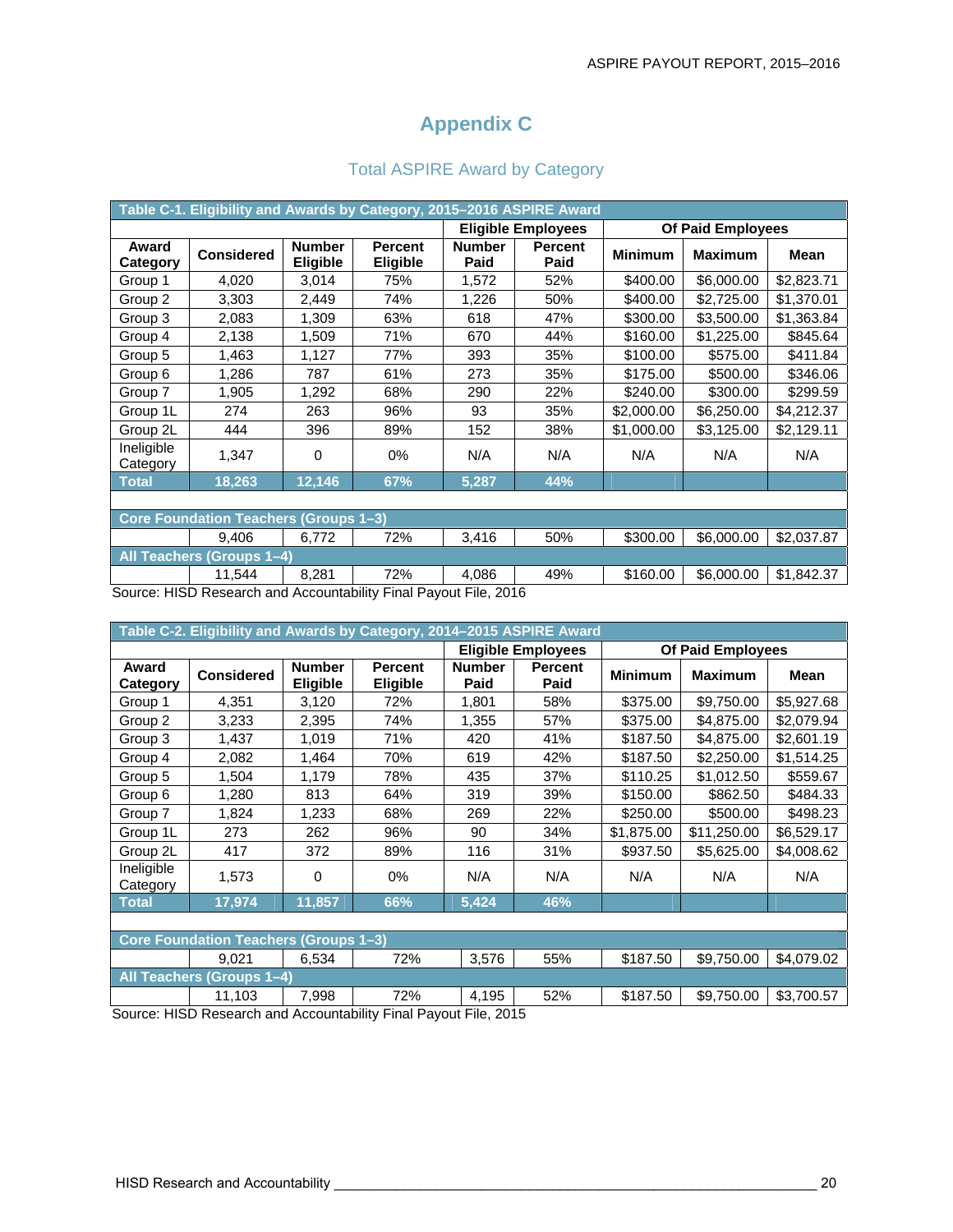| Table C-3. Eligibility and Awards by Category, 2013-2014 ASPIRE Award |                                              |                           |                                   |                                                                 |                           |                |                   |             |  |  |  |  |
|-----------------------------------------------------------------------|----------------------------------------------|---------------------------|-----------------------------------|-----------------------------------------------------------------|---------------------------|----------------|-------------------|-------------|--|--|--|--|
|                                                                       |                                              |                           |                                   |                                                                 | <b>Eligible Employees</b> |                | Of Paid Employees |             |  |  |  |  |
| Award<br>Category                                                     | <b>Considered</b>                            | <b>Number</b><br>Eligible | <b>Percent</b><br><b>Eligible</b> | <b>Number</b><br>Paid                                           | <b>Percent</b><br>Paid    | <b>Minimum</b> | <b>Maximum</b>    | <b>Mean</b> |  |  |  |  |
| Group 1                                                               | 4,308                                        | 2,812                     | 65%                               | 1,870                                                           | 67%                       | \$500.00       | \$13,000.00       | \$7,107.75  |  |  |  |  |
| Group 2                                                               | 3,248                                        | 2,366                     | 73%                               | 1,359                                                           | 57%                       | \$500.00       | \$6,500.00        | \$2,728.66  |  |  |  |  |
| Group 3                                                               | 1,520                                        | 1,050                     | 69%                               | 539                                                             | 51%                       | \$500.00       | \$6,500.00        | \$2,884.16  |  |  |  |  |
| Group 4                                                               | 2,094                                        | 1,476                     | 70%                               | 702                                                             | 48%                       | \$250.00       | \$3,000.00        | \$1,784.94  |  |  |  |  |
| Group 5                                                               | 1,318                                        | 1,013                     | 77%                               | 413                                                             | 41%                       | \$180.00       | \$1,350.00        | \$736.71    |  |  |  |  |
| Group 6                                                               | 1,265                                        | 824                       | 65%                               | 386                                                             | 47%                       | \$200.00       | \$1,150.00        | \$596.89    |  |  |  |  |
| Group 7                                                               | 1,789                                        | 1,227                     | 69%                               | 266                                                             | 22%                       | \$250.00       | \$500.00          | \$498.12    |  |  |  |  |
| Group 1L                                                              | 269                                          | 258                       | 96%                               | 100                                                             | 39%                       | \$2,500.00     | \$15,000.00       | \$8,250.00  |  |  |  |  |
| Group 2L                                                              | 379                                          | 352                       | 93%                               | 137                                                             | 39%                       | \$1,225.00     | \$7,500.00        | \$4,552.55  |  |  |  |  |
| Ineligible<br>Category                                                | 1,845                                        | 0                         | $0\%$                             | N/A                                                             | N/A                       | N/A            | N/A               | N/A         |  |  |  |  |
| Total                                                                 | 18,035                                       | 11,378                    | 63%                               | 5,772                                                           | 51%                       |                |                   |             |  |  |  |  |
|                                                                       |                                              |                           |                                   |                                                                 |                           |                |                   |             |  |  |  |  |
|                                                                       | <b>Core Foundation Teachers (Groups 1-3)</b> |                           |                                   |                                                                 |                           |                |                   |             |  |  |  |  |
|                                                                       | 9,076                                        | 6,228                     | 69%                               | 3,768                                                           | 61%                       | \$500.00       | \$13,000.00       | \$4,924.18  |  |  |  |  |
|                                                                       | All Teachers (Groups 1-4)                    |                           |                                   |                                                                 |                           |                |                   |             |  |  |  |  |
|                                                                       | 11,170<br>$\cdots$                           | 7,704<br>$\overline{a}$   | 69%                               | 4,470<br>$\sim$ $ \cdot$ $\cdot$<br>$\sim$ $\sim$ $\sim$ $\sim$ | 58%                       | \$250.00       | \$13,000.00       | \$4,431.17  |  |  |  |  |

### **Appendix C**

Source: HISD Research and Accountability Final Payout File, 2014

|                        | Table C-4. Eligibility and Awards by Category, 2012-2013 ASPIRE Award |                                  |                            |                       |                           |                |                          |            |  |  |  |
|------------------------|-----------------------------------------------------------------------|----------------------------------|----------------------------|-----------------------|---------------------------|----------------|--------------------------|------------|--|--|--|
|                        |                                                                       |                                  |                            |                       | <b>Eligible Employees</b> |                | <b>Of Paid Employees</b> |            |  |  |  |
| Award<br>Category      | <b>Considered</b>                                                     | <b>Number</b><br><b>Eligible</b> | <b>Percent</b><br>Eligible | <b>Number</b><br>Paid | <b>Percent</b><br>Paid    | <b>Minimum</b> | <b>Maximum</b>           | Mean       |  |  |  |
| Group 1                | 4,384                                                                 | 2,692                            | 61%                        | 1,670                 | 62%                       | \$500.00       | \$13,000.00              | \$6,527.60 |  |  |  |
| Group 2                | 3,213                                                                 | 2,135                            | 66%                        | 1,327                 | 62%                       | \$500.00       | \$6,500.00               | \$2,402.22 |  |  |  |
| Group 3                | 1,280                                                                 | 875                              | 68%                        | 452                   | 52%                       | \$500.00       | \$6,500.00               | \$2,848.95 |  |  |  |
| Group 4                | 2,058                                                                 | 1,381                            | 67%                        | 564                   | 41%                       | \$245.00       | \$3,000.00               | \$1,710.53 |  |  |  |
| Group 5                | 1,162                                                                 | 895                              | 77%                        | 368                   | 41%                       | \$147.00       | \$1,350.00               | \$717.60   |  |  |  |
| Group 6                | 1,224                                                                 | 729                              | 60%                        | 323                   | 44%                       | \$200.00       | \$1,150.00               | \$595.28   |  |  |  |
| Group 7                | 1,822                                                                 | 1,197                            | 66%                        | 255                   | 21%                       | \$250.00       | \$500.00                 | \$497.65   |  |  |  |
| Group 1L               | 263                                                                   | 182                              | 69%                        | 79                    | 43%                       | \$2,500.00     | \$15,000.00              | \$8,702.53 |  |  |  |
| Group 2L               | 374                                                                   | 244                              | 65%                        | 94                    | 39%                       | \$1,250.00     | \$7,500.00               | \$4,867.02 |  |  |  |
| Ineligible<br>Category | 1,692                                                                 | 0                                | 0%                         | N/A                   | N/A                       | N/A            | N/A                      | N/A        |  |  |  |
| <b>Total</b>           | 17,472                                                                | 10,330                           | 59%                        | 3,132                 | 50%                       |                |                          |            |  |  |  |
|                        |                                                                       |                                  |                            |                       |                           |                |                          |            |  |  |  |
|                        | <b>Core Foundation Teachers</b>                                       | (Groups 1-3)                     |                            |                       |                           |                |                          |            |  |  |  |
|                        | 8.877                                                                 | 5,702                            | 64%                        | 3,449                 | 60%                       | \$500.00       | \$13,000.00              | \$4,458.27 |  |  |  |
|                        | All Teachers (Groups 1-4)                                             |                                  |                            |                       |                           |                |                          |            |  |  |  |
|                        | 10,935<br>$\overline{110000}$                                         | 7,083                            | 65%                        | 4,013                 | 57%                       | \$245.00       | \$13,000.00              | \$4,072.09 |  |  |  |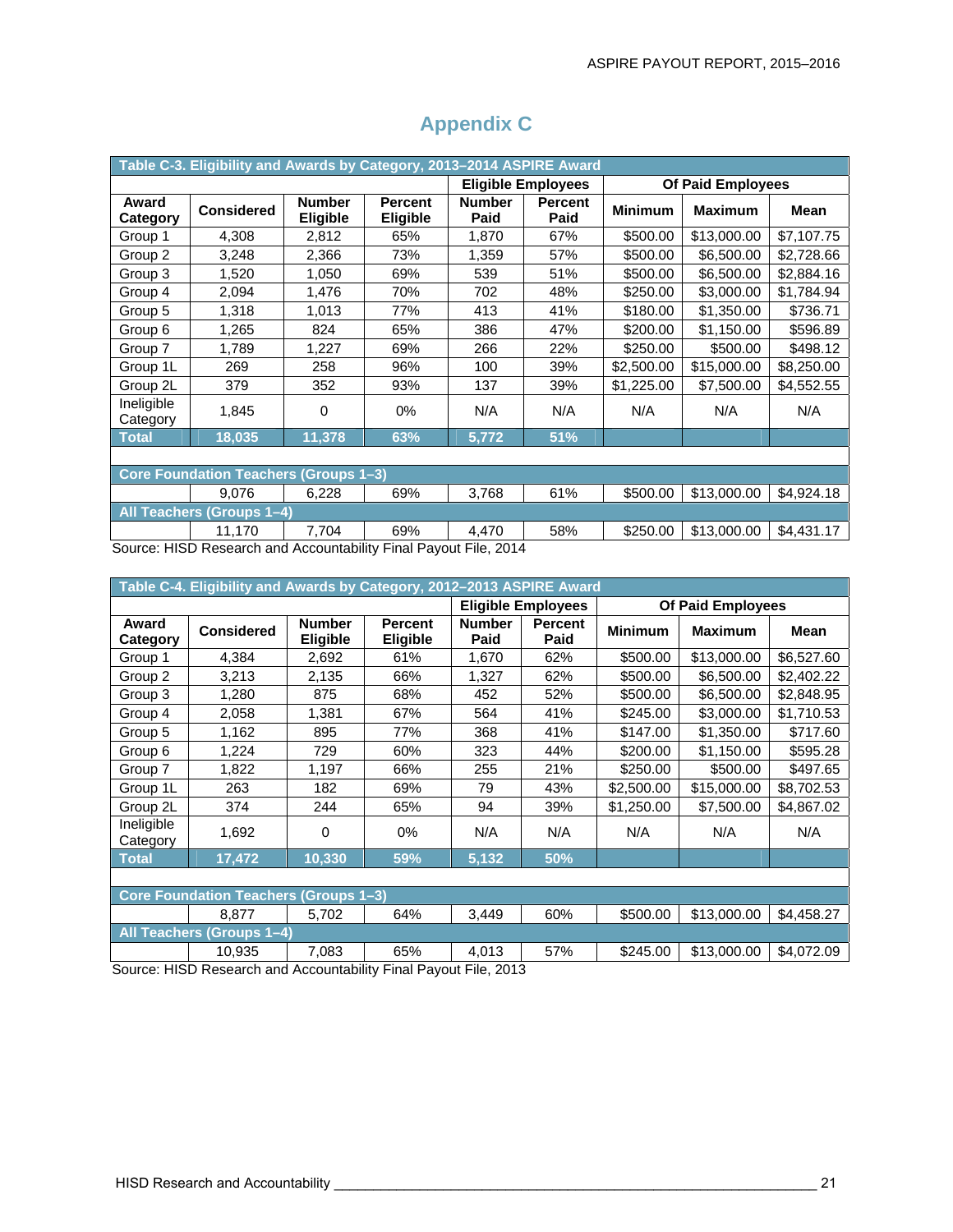| Table C-5. Eligibility and Awards by Category, 2011-2012 ASPIRE Award |                                      |                                  |                                   |                           |                        |                |                          |            |  |  |  |  |
|-----------------------------------------------------------------------|--------------------------------------|----------------------------------|-----------------------------------|---------------------------|------------------------|----------------|--------------------------|------------|--|--|--|--|
|                                                                       |                                      |                                  |                                   | <b>Eligible Employees</b> |                        |                | <b>Of Paid Employees</b> |            |  |  |  |  |
| Award<br>Category                                                     | <b>Considered</b>                    | <b>Number</b><br><b>Eligible</b> | <b>Percent</b><br><b>Eligible</b> | <b>Number</b><br>Paid     | <b>Percent</b><br>Paid | <b>Minimum</b> | <b>Maximum</b>           | Mean       |  |  |  |  |
| A/B                                                                   | 3,670                                | 3,033                            | 83%                               | 2,036                     | 67%                    | \$250.00       | \$9,000.00               | \$3,629.22 |  |  |  |  |
| C                                                                     | 1,358                                | 1,082                            | 80%                               | 710                       | 66%                    | \$500.00       | \$9,000.00               | \$3,719.51 |  |  |  |  |
| D                                                                     | 3,172                                | 2,648                            | 83%                               | 1,738                     | 66%                    | \$500.00       | \$5,500.00               | \$2,210.01 |  |  |  |  |
| E                                                                     | 731                                  | 554                              | 76%                               | 339                       | 61%                    | \$500.00       | \$5,500.00               | \$2,553.47 |  |  |  |  |
| F                                                                     | 2,098                                | 1,577                            | 75%                               | 846                       | 54%                    | \$200.00       | \$2,000.00               | \$1,043.82 |  |  |  |  |
| G                                                                     | 1,198                                | 910                              | 76%                               | 435                       | 48%                    | \$147.00       | \$1,350.00               | \$690.65   |  |  |  |  |
| H                                                                     | 1,244                                | 769                              | 62%                               | 378                       | 49%                    | \$100.00       | \$1,150.00               | \$607.47   |  |  |  |  |
|                                                                       | 1,814                                | 1,183                            | 65%                               | 310                       | 26%                    | \$200.00       | \$490.79                 | \$500.00   |  |  |  |  |
| J                                                                     | 267                                  | 259                              | 97%                               | 182                       | 70%                    | \$825.00       | \$13,500.00              | \$4,441.00 |  |  |  |  |
| K                                                                     | 355                                  | 328                              | 92%                               | 243                       | 74%                    | \$412.50       | \$6,750.00               | \$2,301.06 |  |  |  |  |
| Ineligible<br>Category                                                | 1,615                                | $\Omega$                         | $0\%$                             | N/A                       | N/A                    | N/A            | N/A                      | N/A        |  |  |  |  |
| <b>Total</b>                                                          | 17,522                               | 12,343                           | 70%                               | 7,217                     | 58%                    |                |                          |            |  |  |  |  |
|                                                                       |                                      |                                  |                                   |                           |                        |                |                          |            |  |  |  |  |
| <b>Core Foundation Teachers (Categories A-E)</b>                      |                                      |                                  |                                   |                           |                        |                |                          |            |  |  |  |  |
|                                                                       | 8,931                                | 7,317                            | 82%                               | 4,823                     | 66%                    | \$250.00       | \$9,000.00               | \$3,055.48 |  |  |  |  |
|                                                                       | <b>All Teachers (Categories A-F)</b> |                                  |                                   |                           |                        |                |                          |            |  |  |  |  |
|                                                                       | 11,029                               | 8,894                            | 81%                               | 5,669                     | 64%                    | \$200.00       | \$9,000.00               | \$2,755.27 |  |  |  |  |

### **Appendix C**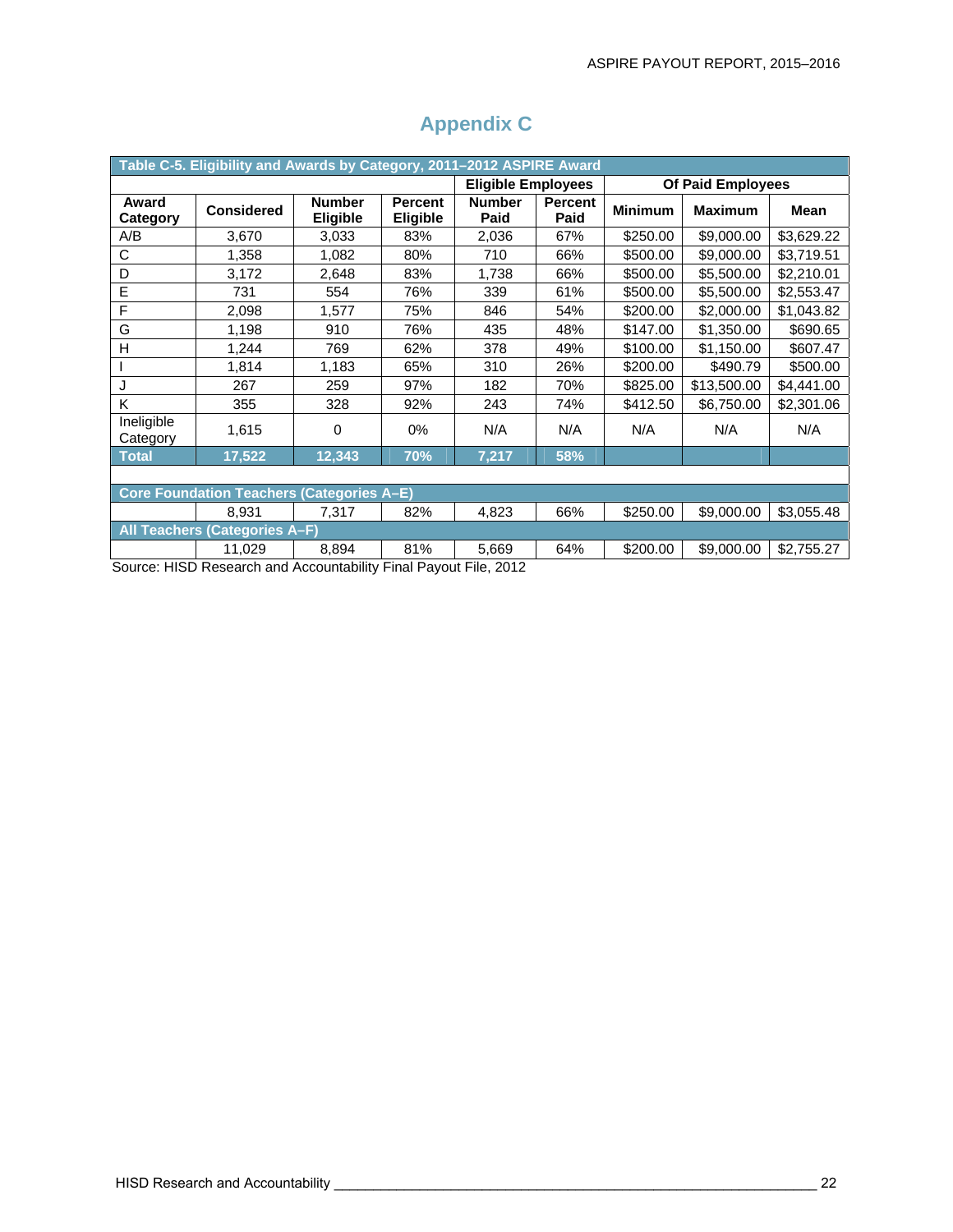### **Appendix D**

|                                       | Table D-1. Awards by Category and Award Component, 2015-2016 |                                                                                       |                                                                                |                                                                                       |                |  |  |  |  |  |  |
|---------------------------------------|--------------------------------------------------------------|---------------------------------------------------------------------------------------|--------------------------------------------------------------------------------|---------------------------------------------------------------------------------------|----------------|--|--|--|--|--|--|
| <b>Award Category</b>                 | <b>Number</b><br>Paid                                        | <b>Individual</b><br>Performance or<br>Group<br><b>Performance:</b><br><b>Teacher</b> | <b>Group</b><br>Performance<br>Campus-Wide:<br>Campus<br>Comparative<br>Growth | Group<br><b>Performance</b><br>Campus-Wide:<br><b>Campus Growth</b><br>or Achievement | <b>Total</b>   |  |  |  |  |  |  |
| Group 1                               | 1,572                                                        | \$3,351,216.67                                                                        | \$649,692.50                                                                   | \$437,960.00                                                                          | \$4,438,869.17 |  |  |  |  |  |  |
| Group 2                               | 1,226                                                        | \$837,482.50                                                                          | \$520,830.75                                                                   | \$321,324.00                                                                          | \$1,679,637.25 |  |  |  |  |  |  |
| Group 3                               | 618                                                          | \$413,818.33                                                                          | \$244,241.75                                                                   | \$184,796.00                                                                          | \$842,856.08   |  |  |  |  |  |  |
| Group 4                               | 670                                                          | N/A                                                                                   | \$319,295.50                                                                   | \$247,280.00                                                                          | \$566,575.50   |  |  |  |  |  |  |
| Group 5                               | 393                                                          | N/A                                                                                   | \$77,216.75                                                                    | \$84,635.00                                                                           | \$161,851.75   |  |  |  |  |  |  |
| Group 6                               | 273                                                          | N/A                                                                                   | \$54,925.00                                                                    | \$39,550.00                                                                           | \$94,475.00    |  |  |  |  |  |  |
| Group 7                               | 290                                                          | N/A                                                                                   | \$86,880.00                                                                    | N/A                                                                                   | \$86,880.00    |  |  |  |  |  |  |
| Group 1L                              | 93                                                           | N/A                                                                                   | \$240,550.00                                                                   | \$151,200.00                                                                          | \$391,750.00   |  |  |  |  |  |  |
| Group 2L                              | 152                                                          | N/A                                                                                   | \$189,625.00                                                                   | \$134,000.00                                                                          | \$323,625.00   |  |  |  |  |  |  |
| <b>Total</b>                          | 5,287                                                        | \$4,602,517.50                                                                        | \$2,383,257.25                                                                 | \$1,600,745.00                                                                        | \$8,586,519.75 |  |  |  |  |  |  |
|                                       |                                                              |                                                                                       |                                                                                |                                                                                       |                |  |  |  |  |  |  |
| Core Foundation Teachers (Groups 1-3) |                                                              |                                                                                       |                                                                                |                                                                                       |                |  |  |  |  |  |  |
|                                       | 3,416                                                        | \$4,602,517.50                                                                        | \$1,414,765.00                                                                 | \$944,080.00                                                                          | \$6,961,362.50 |  |  |  |  |  |  |
| All Teachers (Groups 1-4)             |                                                              |                                                                                       |                                                                                |                                                                                       |                |  |  |  |  |  |  |
|                                       | 4,086                                                        | \$4,602,517.50                                                                        | \$1,734,060.50                                                                 | \$1,191,360.00                                                                        | \$7,527,938.00 |  |  |  |  |  |  |

### Total ASPIRE Award by Category and Award Component

Source: HISD Research and Accountability Final Payout File, 2016

| Table D-2. Awards by Category and Award Component, 2014-2015 |                       |                                                                         |                                                                                       |                                                                                       |                 |  |  |  |  |  |
|--------------------------------------------------------------|-----------------------|-------------------------------------------------------------------------|---------------------------------------------------------------------------------------|---------------------------------------------------------------------------------------|-----------------|--|--|--|--|--|
| <b>Award Category</b>                                        | <b>Number</b><br>Paid | Individual<br>Performance or<br>Group<br>Performance:<br><b>Teacher</b> | Group<br><b>Performance</b><br>Campus-Wide:<br><b>Campus</b><br>Comparative<br>Growth | Group<br><b>Performance</b><br>Campus-Wide:<br><b>Campus Growth</b><br>or Achievement | <b>Total</b>    |  |  |  |  |  |
| Group 1                                                      | 1,801                 | \$8,859,450.00                                                          | \$1,292,880.00                                                                        | \$523,425.00                                                                          | \$10,675,755.00 |  |  |  |  |  |
| Group 2                                                      | 1,355                 | \$1,505,437.50                                                          | \$829,500.00                                                                          | \$483,375.00                                                                          | \$2,818,312.50  |  |  |  |  |  |
| Group 3                                                      | 420                   | \$557,646.25                                                            | \$332,820.00                                                                          | \$202,035.00                                                                          | \$1,092,501.25  |  |  |  |  |  |
| Group 4                                                      | 619                   | N/A                                                                     | \$633,240.00                                                                          | \$304,083.75                                                                          | \$937,323.75    |  |  |  |  |  |
| Group 5                                                      | 435                   | N/A                                                                     | \$127,209.38                                                                          | \$116,248.50                                                                          | \$243,457.88    |  |  |  |  |  |
| Group 6                                                      | 319                   | N/A                                                                     | \$94,500.00                                                                           | \$60,000.00                                                                           | \$154,500.00    |  |  |  |  |  |
| Group 7                                                      | 269                   | N/A                                                                     | \$134,025.00                                                                          | N/A                                                                                   | \$134,025.00    |  |  |  |  |  |
| Group 1L                                                     | 90                    | N/A                                                                     | \$390,750.00                                                                          | \$196,875.00                                                                          | \$587,625.00    |  |  |  |  |  |
| Group 2L                                                     | 116                   | N/A                                                                     | \$348,750.00                                                                          | \$116,250.00                                                                          | \$465,000.00    |  |  |  |  |  |
| <b>Total</b>                                                 | 5,424                 | \$10,922,533.75                                                         | \$4,183,674.38                                                                        | \$2,002,292.25                                                                        | \$17,108,500.38 |  |  |  |  |  |
|                                                              |                       |                                                                         |                                                                                       |                                                                                       |                 |  |  |  |  |  |
| <b>Core Foundation Teachers (Groups 1-3)</b>                 |                       |                                                                         |                                                                                       |                                                                                       |                 |  |  |  |  |  |
|                                                              | 3,576                 | \$10,922,533.75                                                         | \$2,455,200.00                                                                        | \$1,208,835.00                                                                        | \$14,586,568.75 |  |  |  |  |  |
| All Teachers (Groups 1-4)                                    |                       |                                                                         |                                                                                       |                                                                                       |                 |  |  |  |  |  |
|                                                              | 4,195                 | \$10,922,533.75                                                         | \$3,088,440.00                                                                        | \$1,512,918.75                                                                        | \$15,523,892.50 |  |  |  |  |  |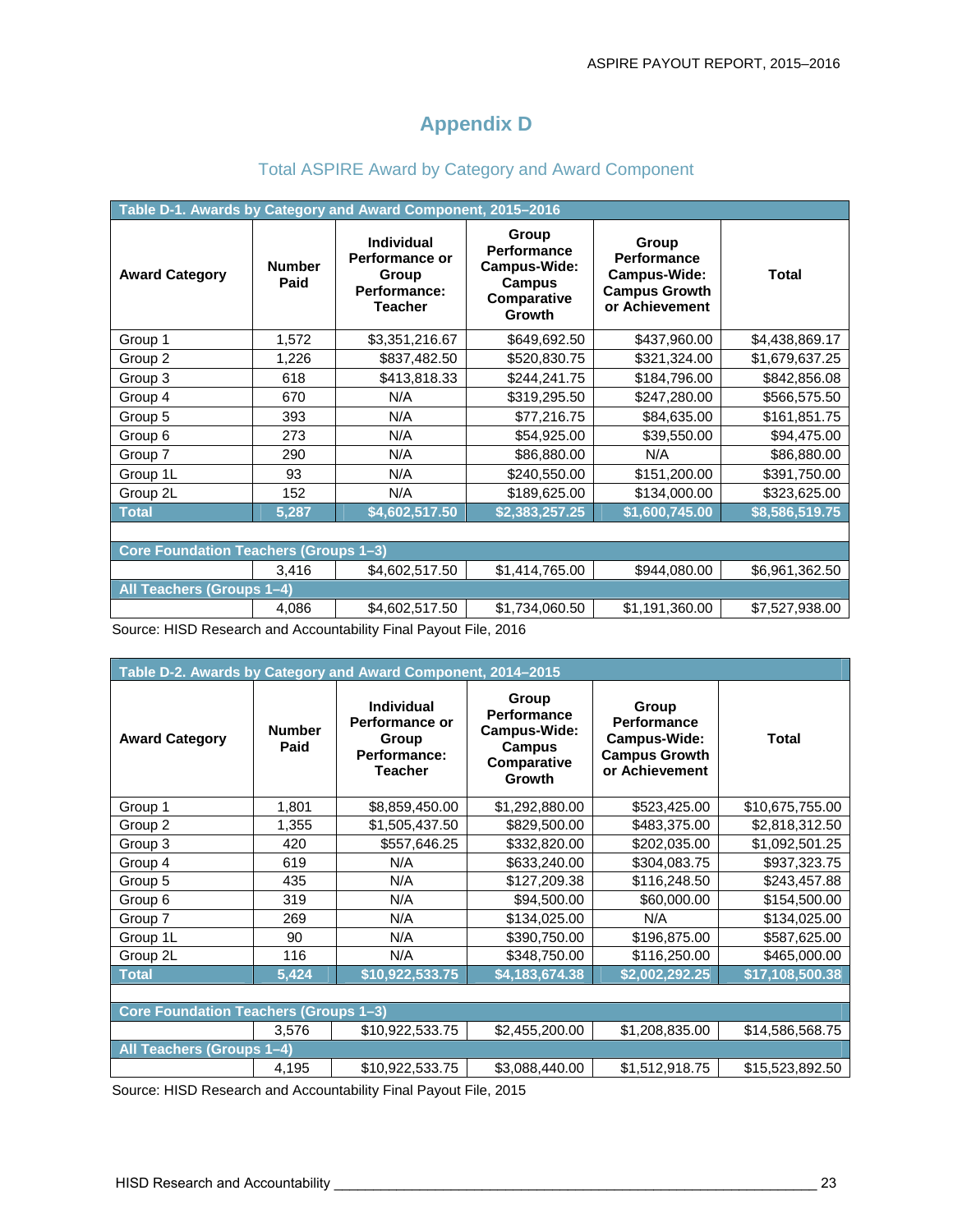| Table D-3. Awards by Category and Award Component, 2013-2014 |                       |                                                                                |                                                                                       |                                                                                   |                 |  |  |  |  |  |
|--------------------------------------------------------------|-----------------------|--------------------------------------------------------------------------------|---------------------------------------------------------------------------------------|-----------------------------------------------------------------------------------|-----------------|--|--|--|--|--|
| <b>Award Category</b>                                        | <b>Number</b><br>Paid | <b>Individual</b><br>Performance or<br>Group<br>Performance:<br><b>Teacher</b> | Group<br><b>Performance</b><br>Campus-Wide:<br><b>Campus</b><br>Comparative<br>Growth | Group<br>Performance<br>Campus-Wide:<br>Campus<br>Growth or<br><b>Achievement</b> | <b>Total</b>    |  |  |  |  |  |
| Group 1                                                      | 1,870                 | \$10,990,000.00                                                                | \$1,584,000.00                                                                        | \$717,500.00                                                                      | \$13,291,500.00 |  |  |  |  |  |
| Group 2                                                      | 1,359                 | \$2,066,750.00                                                                 | \$964,000.00                                                                          | \$677,500.00                                                                      | \$3,708,250.00  |  |  |  |  |  |
| Group 3                                                      | 539                   | \$731,873.33                                                                   | \$449,800.00                                                                          | \$372,890.00                                                                      | \$1,554,563.33  |  |  |  |  |  |
| Group 4                                                      | 702                   | N/A                                                                            | \$735,740.00                                                                          | \$517,285.00                                                                      | \$1,253,025.00  |  |  |  |  |  |
| Group 5                                                      | 413                   | N/A                                                                            | \$135,045.00                                                                          | \$169,215.00                                                                      | \$304,260.00    |  |  |  |  |  |
| Group 6                                                      | 386                   | N/A                                                                            | \$129,000.00                                                                          | \$101,400.00                                                                      | \$230,400.00    |  |  |  |  |  |
| Group 7                                                      | 266                   | N/A                                                                            | \$132,500.00                                                                          | N/A                                                                               | \$132,500.00    |  |  |  |  |  |
| Group 1L                                                     | 100                   | N/A                                                                            | \$515,000.00                                                                          | \$310,000.00                                                                      | \$825,000.00    |  |  |  |  |  |
| Group 2L                                                     | 137                   | N/A                                                                            | \$425,000.00                                                                          | \$198,700.00                                                                      | \$623,700.00    |  |  |  |  |  |
| <b>Total</b>                                                 | 5,772                 | \$13,788,623.33                                                                | \$5,070,085.00                                                                        | \$3,064,490.00                                                                    | \$21,923,198.33 |  |  |  |  |  |
|                                                              |                       |                                                                                |                                                                                       |                                                                                   |                 |  |  |  |  |  |
| <b>Core Foundation Teachers (Groups 1-3)</b>                 |                       |                                                                                |                                                                                       |                                                                                   |                 |  |  |  |  |  |
|                                                              | 3,768                 | \$13,788,623.33                                                                | \$2,997,800.00                                                                        | \$1,767,890.00                                                                    | \$18,554,313.33 |  |  |  |  |  |
| All Teachers (Groups 1-4)                                    |                       |                                                                                |                                                                                       |                                                                                   |                 |  |  |  |  |  |
|                                                              | 4,470                 | \$13,788,623.33                                                                | \$3,733,540.00                                                                        | \$2,285,175.00                                                                    | \$19,807,338.33 |  |  |  |  |  |

### **Appendix D**

Source: HISD Research and Accountability Final Payout File, 2014

| Table D-4. Awards by Category and Award Component, 2012-2013 |                       |                                                                                |                                                                                       |                                                                                          |                 |  |  |  |  |  |
|--------------------------------------------------------------|-----------------------|--------------------------------------------------------------------------------|---------------------------------------------------------------------------------------|------------------------------------------------------------------------------------------|-----------------|--|--|--|--|--|
| <b>Award Category</b>                                        | <b>Number</b><br>Paid | <b>Individual</b><br>Performance or<br>Group<br>Performance:<br><b>Teacher</b> | Group<br><b>Performance</b><br>Campus-Wide:<br><b>Campus</b><br>Comparative<br>Growth | Group<br>Performance<br>Campus-Wide:<br><b>Campus</b><br>Growth or<br><b>Achievement</b> | <b>Total</b>    |  |  |  |  |  |
| Group 1                                                      | 1,670                 | \$8,714,000.00                                                                 | \$1,511,600.00                                                                        | \$675,500.00                                                                             | \$10,901,100.00 |  |  |  |  |  |
| Group 2                                                      | 1,327                 | \$1,842,750.00                                                                 | \$842,000.00                                                                          | \$503,000.00                                                                             | \$3,187,750.00  |  |  |  |  |  |
| Group 3                                                      | 452                   | \$686,525.00                                                                   | \$399,200.00                                                                          | \$202,000.00                                                                             | \$1,287,725.00  |  |  |  |  |  |
| Group 4                                                      | 564                   | N/A                                                                            | \$633,260.00                                                                          | \$331,480.00                                                                             | \$964,740.00    |  |  |  |  |  |
| Group 5                                                      | 368                   | N/A                                                                            | \$147,892.50                                                                          | \$116,184.00                                                                             | \$264,076.50    |  |  |  |  |  |
| Group 6                                                      | 323                   | N/A                                                                            | \$121,875.00                                                                          | \$70,400.00                                                                              | \$192,275.00    |  |  |  |  |  |
| Group 7                                                      | 255                   | N/A                                                                            | \$126,900.00                                                                          | N/A                                                                                      | \$126,900.00    |  |  |  |  |  |
| Group 1L                                                     | 79                    | N/A                                                                            | \$480,000.00                                                                          | \$207,500.00                                                                             | \$687,500.00    |  |  |  |  |  |
| Group 2L                                                     | 94                    | N/A                                                                            | \$330,000.00                                                                          | \$127,500.00                                                                             | \$457,500.00    |  |  |  |  |  |
| <b>Total</b>                                                 | 5,132                 | \$11,243,275.00                                                                | \$4,592,727.50                                                                        | \$2,233,564.00                                                                           | \$18,069,566.50 |  |  |  |  |  |
|                                                              |                       |                                                                                |                                                                                       |                                                                                          |                 |  |  |  |  |  |
| <b>Core Foundation Teachers (Groups 1-3)</b>                 |                       |                                                                                |                                                                                       |                                                                                          |                 |  |  |  |  |  |
|                                                              | 3,449                 | \$11,243,275.00                                                                | \$2,752,800.00                                                                        | \$1,380,500.00                                                                           | \$15,376,575.00 |  |  |  |  |  |
| All Teachers (Groups 1-4)                                    |                       |                                                                                |                                                                                       |                                                                                          |                 |  |  |  |  |  |
|                                                              | 4,013                 | \$11,243,275.00                                                                | \$3,386,060.00                                                                        | \$1,711,980.00                                                                           | \$16,341,315.00 |  |  |  |  |  |